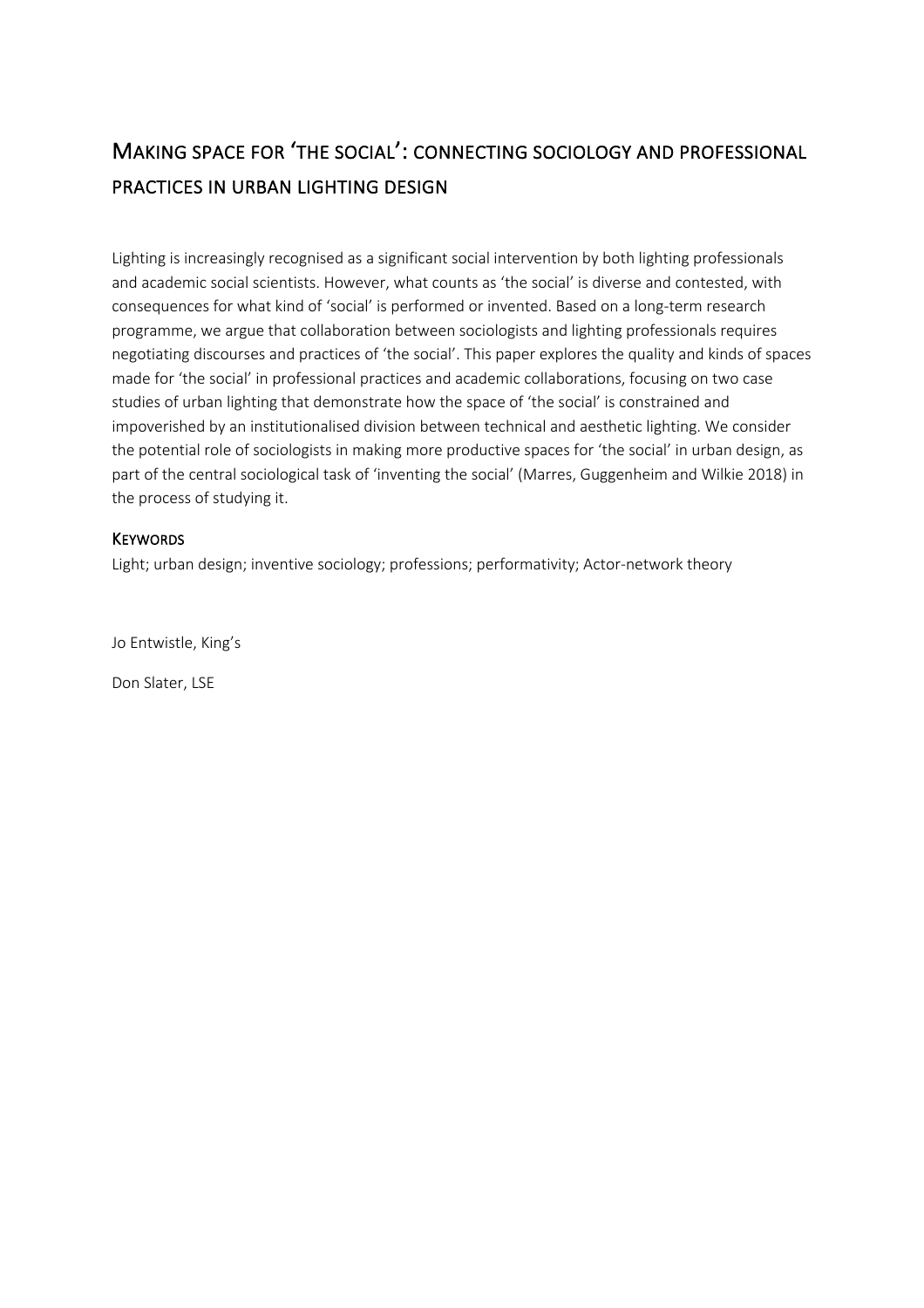# INTRODUCTION<sup>i</sup>

Light is increasingly being recognized as a significant social material: on the one hand, there is a growing social science *of* light and lighting that reclaims this material from the purely technical domain (section one); on the other hand, lighting-related professionals increasingly understand their practice as an intervention in social worlds (section two). In other words, a lot of work is being invested to *connect* light and society, to recognise the centrality of lighting for shaping social space and the centrality of 'the social' in shaping light into the visible forms we experience.

However, actor-network theory and STS tell us that the very idea of 'connecting' light and society causes trouble by assuming there are two already-existing entities – one technical, one social – to be connected, usually by demonstrating the impact of one on the other. This is indeed what our research group is often asked to do by colleagues and collaborators – either to do a 'sociology *of*…' light and lighting for an academic audience; or to supply lighting professionals with 'evidence-based' findings as to how light impacts bodies, brains or crime rates. That is also to say that the idea of connecting light and society is linked to the separation of lighting-related professions and social sciences into independent practices and knowledges (and to demonstrating 'impact' in 'impact case studies').

Our aim in this article is to explore how different practices (professional and academic) make space for something each calls 'the social' and to explore the shape or quality of the spaces they carve out for it. 'The social', *pace* Latour, is not a pre-existing thing to be invoked or represented in sociological accounts; and yet it *is* continuously invoked and performed by actors (including social scientists), with consequences for practice. This also involves a critical or normative concern: from the perspective of *our* 'social', how do we as academic social scientists relate to the ways in which 'the social' is being invoked and performed in the world of urban lighting? and how can social science professionals involve themselves in the professional configuring of lighting and urban space?

'The social' is not a concept that sociologists are able to simply impose on practitioners. The socialshaped space carved out in professional practices depends on the particular histories, institutions and materials through which they are formed. Hence, making space for the 'the social' needs to be studied as internal to practices (both academic and professional): what material and conceptual forms of association between people and things emerge within the organized flow of professional practices? What is understood by professionals to be 'social' as opposed to technical, spatial, aesthetic, etc? How expansive or constrained, how reflexive or tacit, is 'the social' that lighting people perform? How does it relate to some of the dimensions of 'the social' that sociologists routinely invoke such as social division, inequality, practice, and so on?

The sociological practice from which this paper is written is based on an extended series of collaborations with lighting, design and planning professionals. Our own sense of 'the social' has been produced through our engagement with lighting work as well as through our own prior formation as professional sociologists. In this sense, our work is closely aligned with the movement towards 'inventive' and 'live' methods (Law 2004; Law and Urry 2004; Back and Puwar 2012; Lury and Wakeford 2014; Marres, Guggenheim and Wilkie 2018), which recognizes the extent to which *our* social scientific 'social' emerges, or can emerge, from forms of participation and engagement, and a commitment to build our own sociology from this recognition.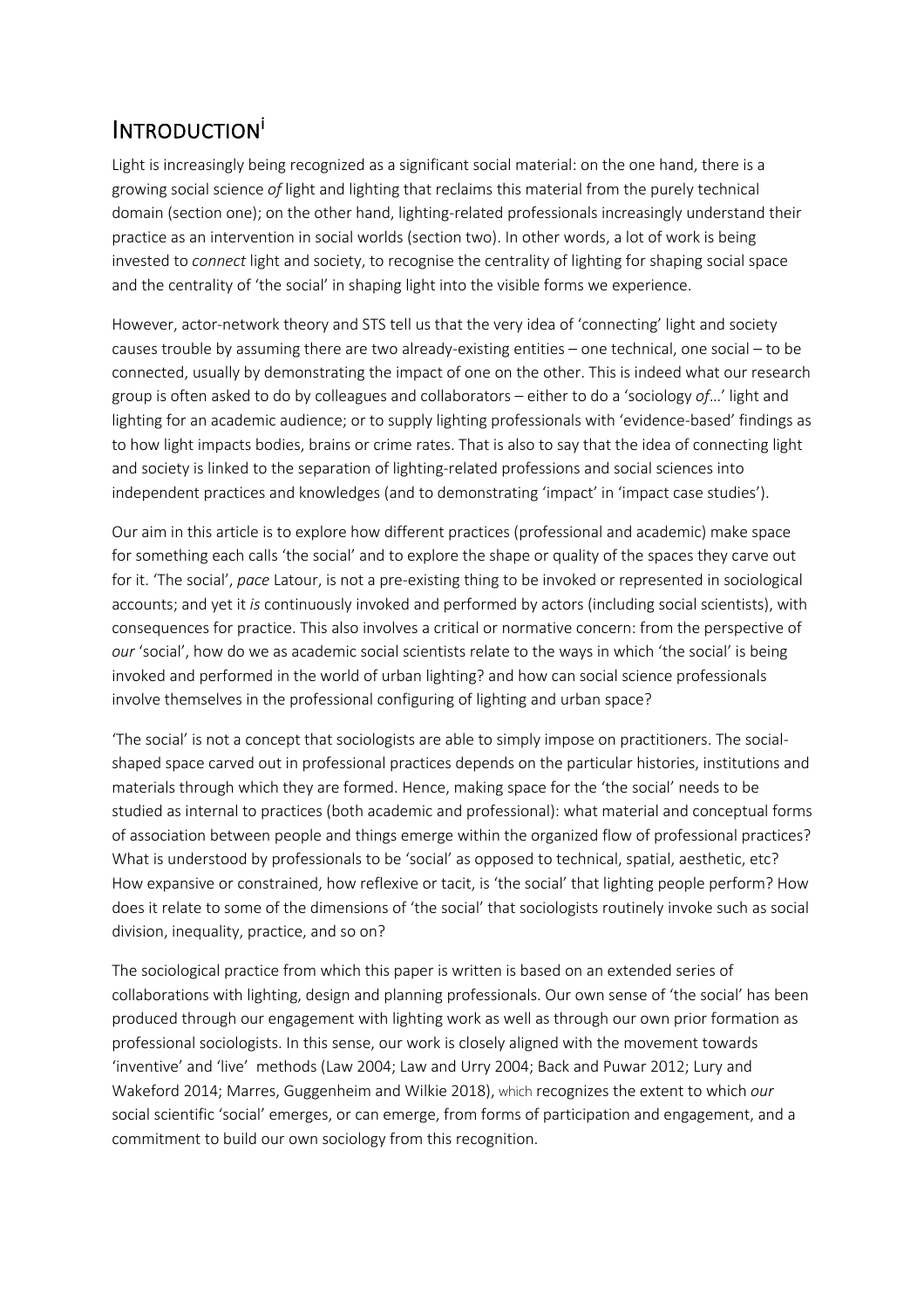Collaboration between social science academics and professional practitioners necessarily involves negotiation, even conflict, over the nature of 'the social', how to study it and what role it is assigned in diverse aspects of a practice (design, implementation, evaluation). While we are not able to simply impose our own 'social' as authoritative or expert (and we have learned to listen more attentively to 'their' various socials), collaboration certainly involves partisanship – we are trying to secure the opportunity for performing 'our' social, we are fighting our corner to show that our social is informed by more rigour, has unrecognized usefulness and is the result of histories of debate and systematic effort. We are concerned with how professional lighting can be sociologically enriched; conversely, in this article we use the term 'sociological impoverishment' to index our sense of how 'the social' may be constrained or marginalized. At the same time, we need to treat the space that sociologists make for 'the social' in the same way as the space made by other professionals, especially since social scientists produce wildly diverse 'socials', without agreement. 'Our social' is only one of many that could be put forward by fellow sociologists, geographers, anthropologists and so on.

This complex negotiation over the nature of 'the social' forms the crux of our argument: post-ANT and inventive methods literature is concerned with acknowledging the performative nature of social knowledges. This continues the long tradition of reflexive sociologies which envision social actors as creative agents who produce their worlds in part through their own social concepts. As a direct consequence, the second order understandings and concepts of social analysts become performative, taken up by social actors in producing their worlds. However, if, like us, you are social researchers trying to collaborate with lighting designers, councils, community groups and other publics, you soon find that performativity is far from the automatic upshot of sociological practice: it is a hard-won achievement. The professionals you work with do indeed have reflexive 'social' concepts, but they are likely not to be yours. Or they are versions so mediated as to be scarcely recognizable as 'the socials' we produce within academic social sciences. Moreover, as we indicate later, professional invocation of 'the social' can simply be a way of commercially branding a design practice, or securing Bourdieuan field advantages in the form of status, such that 'the social' is a signifier that no one feels particularly obliged to specify at all. Far from needing merely to recognize and take responsibility for the performativity of our social science, we experience continuous performance anxiety as we seek to get our version of 'the social' enacted.

Making space for 'the social' – and the 'right' kind of space, the space we seek to promote from our academic standpoint – is consequently a fraught negotiation rather than an automatic performativity. Section three explores the making of social-shaped spaces in professional lighting practices through two case studies. Both revolve around what we take to be a fundamental discursive split within lighting – that between technical and aesthetic framings of light; the case studies therefore consider how 'the social' has been shaped and – we argue – 'impoverished' by this division. In our concluding section we return to the idea of inventive methods and the ways in which sociological practice is positioned by the different spaces made for 'the social'.

### METHODOLOGICAL BACKGROUND

The initial aim of our research programme was to open up light as a neglected empirical object to sociological scrutiny. Our focus was on the dynamics of lighting practices within public realm lighting and how they enacted social space. Beginning with ethnographic observation of lighting design practices, we were then actively encouraged by the professionals we encountered to participate as consultants, in the construction of 'the social' from our sociological perspective.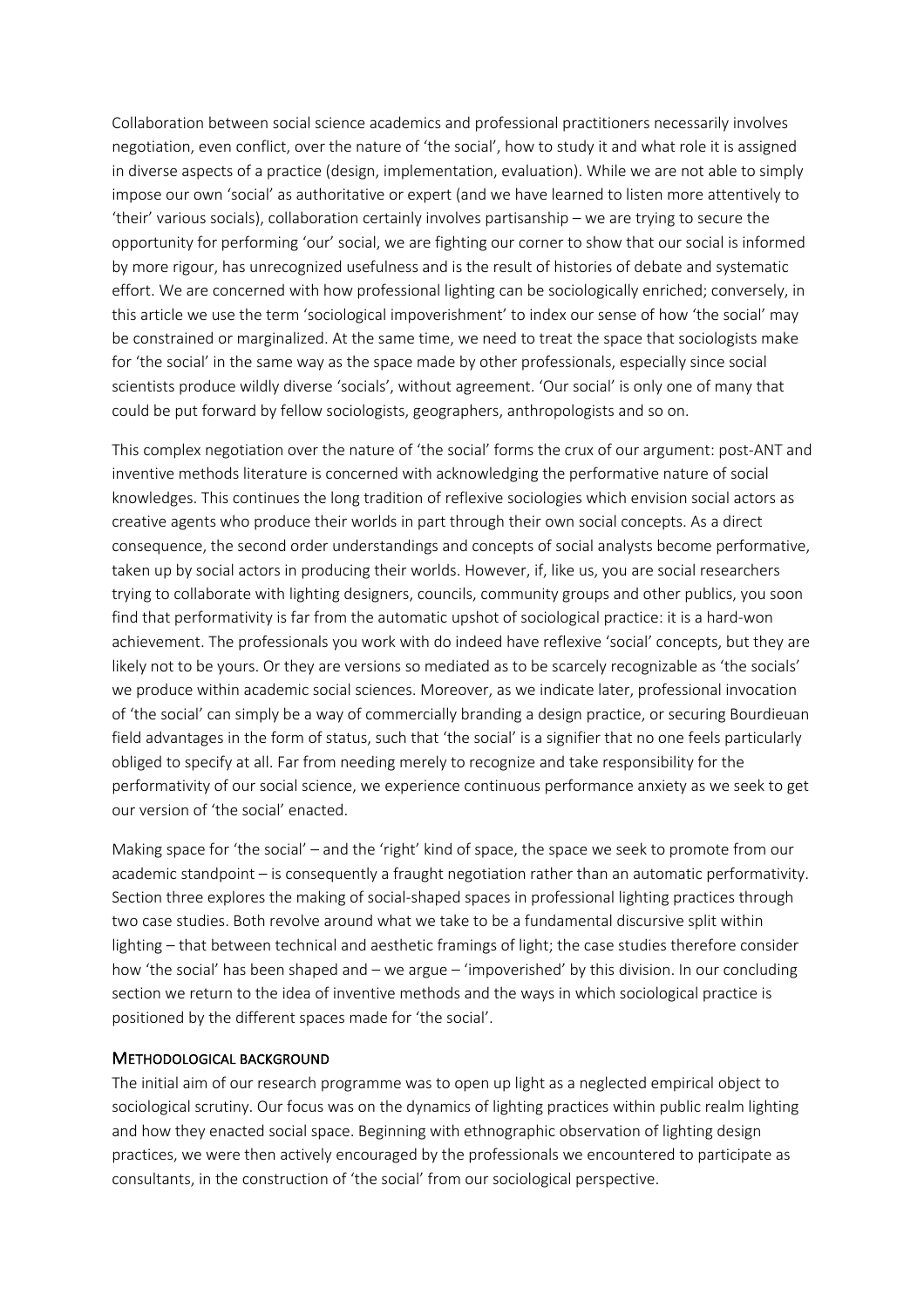This dual role – as sociologists *of* and *within* these lighting processes – has continued over many collaborative projects. These include the two case studies, below, in which we conducted social research as part of design processes, while also studying them as ethnographers. Additional projects (see www.configuringlight.org) include 'Smart Nighttime Design' (a two year collaboration in Cartagena, Colombia with designers from Arup and additional spatial and urban analysts); research and workshops with the Mairie de Paris to light the Place des Fetes; and 'Achieving Publicness in Elephant Park' – a (so far) three-year study with extensive access to the developer, LendLease, and its landscape and lighting design. Other forms of collaboration cross the academic/professional divide have included a workshop series on 'light and inequality' to bring together policy makers and academics (Sloane, Slater and Entwistle 2016); and seven 'Social research in design' workshops in which designers study specific sites for 3-5 days, integrating social research into their production of design strategies (Slater, Bordonaro and Entwistle 2018).

Methodological details supporting our two case studies follow below. Methodologically, however, the paper draws on all these multiple engagements and the long-term dialogue between our sociological 'social' and their professional 'social'. Importantly, while these collaborations are evidence that making space for the social has been welcome, we also encountered fundamental institutional divisions which served to divide and constrain the space of 'the social'.

## 1. SOCIAL STUDIES OF LIGHT AND LIGHTING

While social sciences have been profoundly transformed by making space for 'the material', proper analytical symmetry in investigating materials like light requires more movement in the opposite direction, to return to the concepts of 'the social' that are performed in the professional configuration of materials. The socialness of light takes at least three major forms that open it up to a sociological gaze. Firstly, lighting materially shapes spaces of social interaction. When lighting professionals cast light on a social scene, they perform complex socio-technical assemblages that produce social spaces, with implications for how spaces are populated, used, and experienced. Secondly, light is a material that is configured through socio-culturally specific technologies, practices, regulations, cultural forms, values and knowledges. This is significant today, with intensive technological and institutional change – LED, control systems, 'smart' and big data – routinely challenging understandings of how light is to be materially configured. Thirdly, lighting is at the centre of multiplying social issues and controversies – e.g., light pollution, circadian rhythms, economic and environmental sustainability, crime and security, etc. – through which this material is re-imagined and used to articulate new relations between social, technical and 'natural' processes, and through which concerned publics are assembled, and 'material participation' and 'material politics' enacted (Entwistle and Slater under review).

Moreover, all three points of sociological interest involve interdisciplinary negotiation (Barry and Born 2014), e.g., the current topicality of circadian rhythms and related health claims has shifted lighting studies, professions and industries towards bio-sciences and causal accounts of the impact of light frequencies on bodies and behaviours. Hence, 'human-centred lighting' is increasingly largely understood by professionals as a biological or behavioural matter rather than one of social patterns and practices (see section three).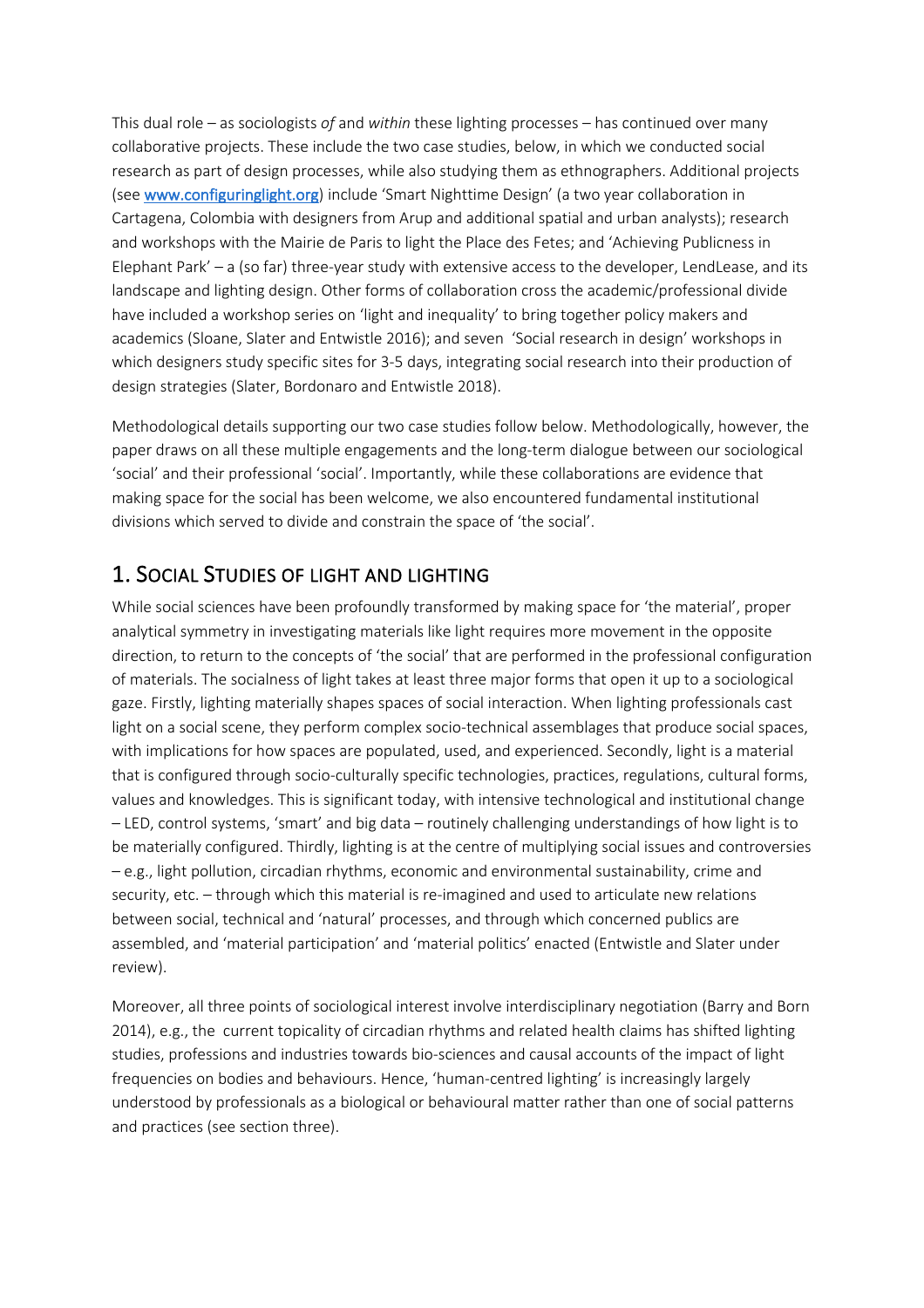All three points both highlight the 'socialness' of light and render it contestable. However, light received little social science attention until the past decade. Previously, academic lighting research was split, like the professional discourses discussed in section three, between technical literatures that sought to measure the impact of light on behaviours; and an aesthetic framing of lighting within design history, visual representation and performance. One exception to this absence was Schivelbusch's (1995 [1983]) genealogy of lighting in *Disenchanted Night*, where lighting technologies appeared as emergent actors in a fully social-technical drama of modernity.

How do the new literatures on light position the questions we are exploring? Drawing initially on material culture studies in anthropology, new social studies of light (see Bille and Sorenson (2007)) focus on how specific ways of doing light constitute 'light cultures' (Bille 2013: 11, 2015: 2) that recursively reproduce specific social forms – e.g., *hygge* (often translated as 'cosiness') is an organizing logic of Danish domesticity and of national branding. Ethnographic attention is directed not only at the situational reproduction of lit social spaces (homes, streets and offices) but also to wider social reproduction. For example, people's normative sense of a properly lit home connects to the consumption and regulatory structures under-pinning energy use (Bille 2013; Pink and Leder Mackley 2014; Shove and Spurling 2014; Genus and Jensen 2017). However, this literature has not extended to how lighting professionals perform light cultures within their own practices.

Lighting studies converge with concepts of affect and atmosphere (Anderson 2009; Bille, Bjerregaard and Sørensen 2015; Ingold 2016; Edensor 2017), drawing on Böhme's (2017) phenomenological analysis of 'atmosphere' as the experiential structure of embodied spatial feeling. As a constituent of atmosphere, light is a core affective material that contributes to 'tuning' the embodied feeling of a space. While atmosphere opens a crucial dimension of space, it tends to focus attention on spectacular forms (light festivals, light art and tourist sites) separated from the mundane stuff (streetlights, bollards, retail signage) constituting the material fabric of streets (Edensor and Millington 2009; Edensor 2017). There are notable exceptions to this within cultural geography. Shaw (2014: 2228) examines how lighting engineers' knowledge frames decisions and choices over lighting technologies and policy and argues there is a 'significant gap' in terms of how this connects to the 'tacit and experiential ways in which people engage with infrastructure on a day-to-day basis'. In sympathy with this view, Ebbensgaard (2016) analyses how street lighting is experienced within the everyday routinized practices of older residents in the London Borough of Newham, which he argues are consequential to Newham Council's policy and practical implementation of its new lighting plan.

What remains under-researched are the ways in which atmospheres connect to wider circuits of professional lighting in manufacturing, design and regulation. Yet terms like atmosphere and ambience are shared with lighting professionals whose use of these concepts needs to be understood in relation to their practical construction of 'the social'. As explored below, within lighting professions, atmosphere is regarded as an aesthetic property of privileged social spaces (heritage and commercial centres) while other spaces, such as housing estates, are not sufficiently valued to merit an atmosphere. Indeed, little empirical attention has been paid to atmosphere as the outcome of design practices. Significantly, although Bohme (2017) discusses atmospheres as the 'staging' of scenes by theatrical directors, designers and advertisers, he characterizes this aesthetic labour not in terms of empirically observed professional practices but the manipulative aestheticization produced within consumer capitalism, largely based on dated critical theory.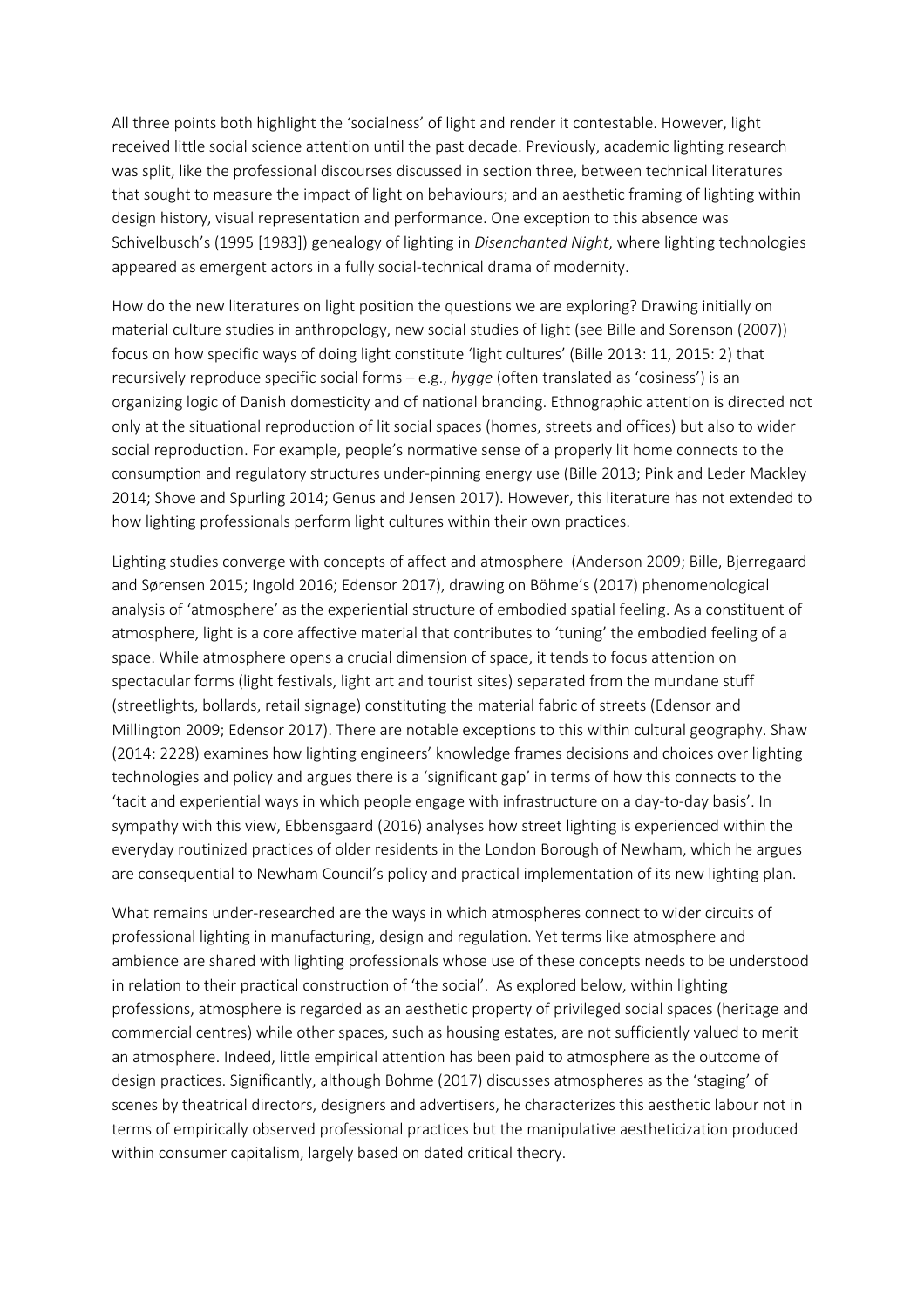We might instead turn to the currently burgeoning literature on design professions for academic discussion of the construction of 'the social' within professional design practices. There is in fact a long history of literatures that critically theorize designers' relationships to 'the social', from William Morris's activist cultural politics to Bauhaus engagements with technological modernity. The critique of 'normal' design, which appears as socially disengaged and irresponsible (either pure craftsmanship or technocratic functionality) is exemplified by Papanek (1985 [1971]) for whom 'the social' is both the context for and the goal of design work. However, he argues that most designers occupy a purely technocratic position in industrial capitalist processes, blinding them to social values and ends and evading social responsibility and social relevance (Clarke 2013). The problem however is that in these accounts 'the social' doesn't play a role *in* design practice (except in the narrow sense of identifying given social 'needs'); on the contrary, it is construed as 'out there', as an already existent entity with which designers must reconnect. Similarly in the urban planning of Jan Gehl (2011 [1980]), 'the social' is to be measured, observed and incorporated into better design work to uncover 'life between buildings', but again it is an 'out there' that planners must be made to connect with. Clearly this fails to recognise the designer's own performativity as a producer of 'the social'.

More promising is the broad tradition of user studies, particularly within STS and ANT, which is concerned with how end users and uses are internalised within designed objects (scripting, programming, etc) and how this contributes to the distribution and delegation of 'the social' across production and consumption, and between objects and users (Akrich 1992; Latour 1992; Oudshoorn and Pinch 2003; Ivory 2013). Focus on the narrative construction of anticipated users and social futures, under the banners of sociology of expectations and speculative method, have generated studies of performance of 'the social' (Wilkie and Michael 2009) as well as methodologies for connecting social and design invention (Dunne and Raby 2013; Wilkie, Savransky and Rosengarten 2017). Finally, and closest to our arguments, are explorations of design cultures (Cuff 1992, c1991; Kimbell 2011; Farias and Wilkie 2015) that focus on design as situated practices along the lines of laboratory studies, and which rigorously treat design work as performative, with close attention to the ways in which concepts are formulated within design processes.

Finally, there is literature on participatory and co-design: conceptualising how design connects to 'society' requires ontologies of what this society is made of (stakeholders, power, expertise, etc). While user involvement in design has become mainstream in many product design areas, it is marginal in the professional worlds of lighting and urban design. More common – indeed often required by planning departments – is the formalistic invocation of 'the social' through *consultations* (Rydin 2007). The consultation is a device ostensibly to make 'the social' speak, to represent itself in an actionable form. Apart from the limited public that actually speaks, consultations do not generally acknowledge their own performativity. This critique is better articulated in literatures from development studies (Green 2000; Riles 2000; Slater 2013): professional networks conjure up an 'outside' that they can represent, 'a society' in whose name they can then speak. The same point can be made about 'smart' technologies and big data within design and planning:there is an assumption that 'the social' is that which automatically represents itself through mechanisms such as the algorithm and the sensor.

# 2. MAPPING 'THE SOCIAL' IN LIGHTING DESIGN

THE SOCIOLOGICAL 'SOCIAL' MEETS THE PROFESSIONAL 'SOCIAL'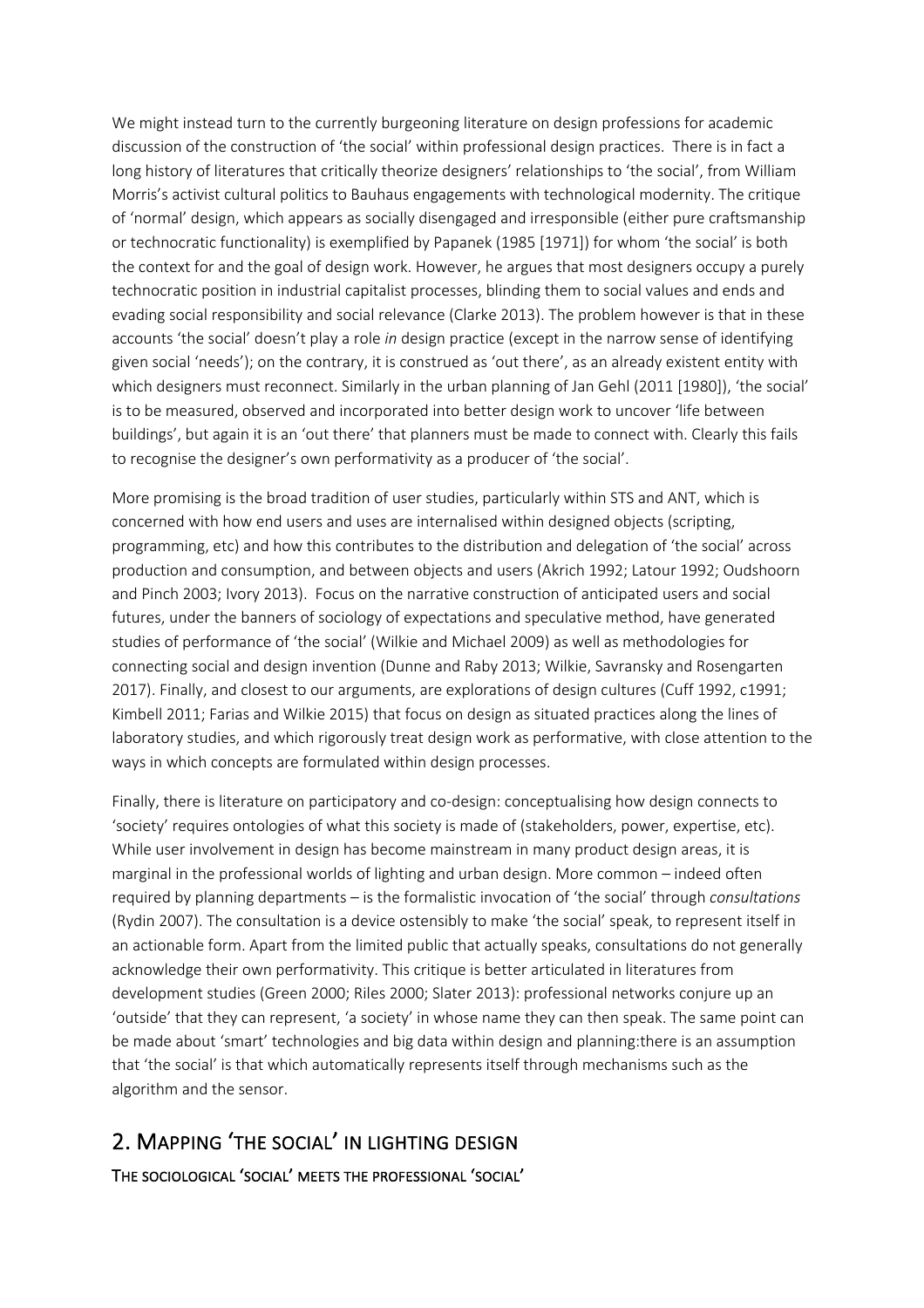Over the same period that academics discovered lighting, lighting-related professions have foregrounded 'the social'. Firstly, a social turn within lighting and public realm design has been signalled by the rise of urban lighting masterplanning, starting with Lyon's 1987 plan and gathering momentum from the late 1990s. Masterplanning aims at a coherent city-wide lighting strategy that fits within politically agreed development plans (see Entwistle and Slater under review). The lighting masterplan is concerned with functional needs (traffic and pedestrian safety, zoning, etc) *and* aesthetic value, including a coherent urban visual identity. Masterplans tend to centre on urban typologies that include social forms: what *kinds* of streets, buildings and public spaces with what kinds of functions? However, the tendency is to equate 'coherence' with purely technical standards or the top-down imposition of design schemes (Kohler 2014; Lee 2014).

Secondly, lighting masterplanning, particularly from the 1990s, connected to a wider movement towards 'social lighting' , via Roger Narboni (2004), Brandi (Brandi and Geissmar-Brandi 2007) and Louis Clair (2003). Further, lighting activists such as the Social Light Movement and Lumières Sans Frontières championed 'social lighting' to focus on lighting as community-engaged social intervention within urban areas (poor, marginal, 'ethnic') outside high-status city centres, while professional bodies such as LUCI have worked since 2001 to help cities shift light planning beyond the technical to a wider remit of 'quality of life' for multi-cultural populations.

Finally, lighting design is a marginalised profession, subordinated to more powerful professions such as architecture; one strategy for increasing professional status within the field has been to make claims to 'human' or social knowledges, and to articulate design philosophies that integrate the technical, aesthetic, social and spatial. Two examples from long-term Configuring Light collaborators: Speirs+Major explicitly theorize their practice in terms of Kevin Lynch's (1960 [1975]) spatial analysis in which lighting serves to make more legible an 'image of the city' that connects urban morphology to social practices (cf Major 2015). Similarly, Leni Schwendinger, previously with Arup's urban lighting group, contributed an approach to 'night-time design' in which lighting becomes part of orchestrating all the material elements of urban social space after dark (Arup 2015).

Our ongoing collaborative work with lighting designers has depended on this professional 'social turn' establishing a convergence between lighting practice and sociological research. For a lighting designer to light a public space involves understanding what people are doing, how they are moving at different times, for what reasons, what environmental features they value, need and use and how they experience the identity and ambience of a space. Lighting professionals act upon these features at mundane levels, often governed by lighting standards that formalise relationships between light and social practice in great detail. For example, lighting designers talk about task lighting, wayfinding, narratives and scenes, each relating lighting to mundane social practices.

However, while lighting professionals are naturally engaged with social practices, our interviews and observations show that they routinely feel on shaky ground, without the methods, concepts or data that should provide reliable and actionable social knowledge. This need is not met by standard statistical measures (e.g., footfall or demographics) which offer limited connection to practices or their mediation through different social groups. For many lighting designers, 'social research' means field visits, anecdotes and very selective voices from community consultations. Thus, while lighting professionals we work with are engaged with social life and aware of the role light plays in supporting social practices, mobilities, meanings, identities, they tell us they lack a systematic social knowledge.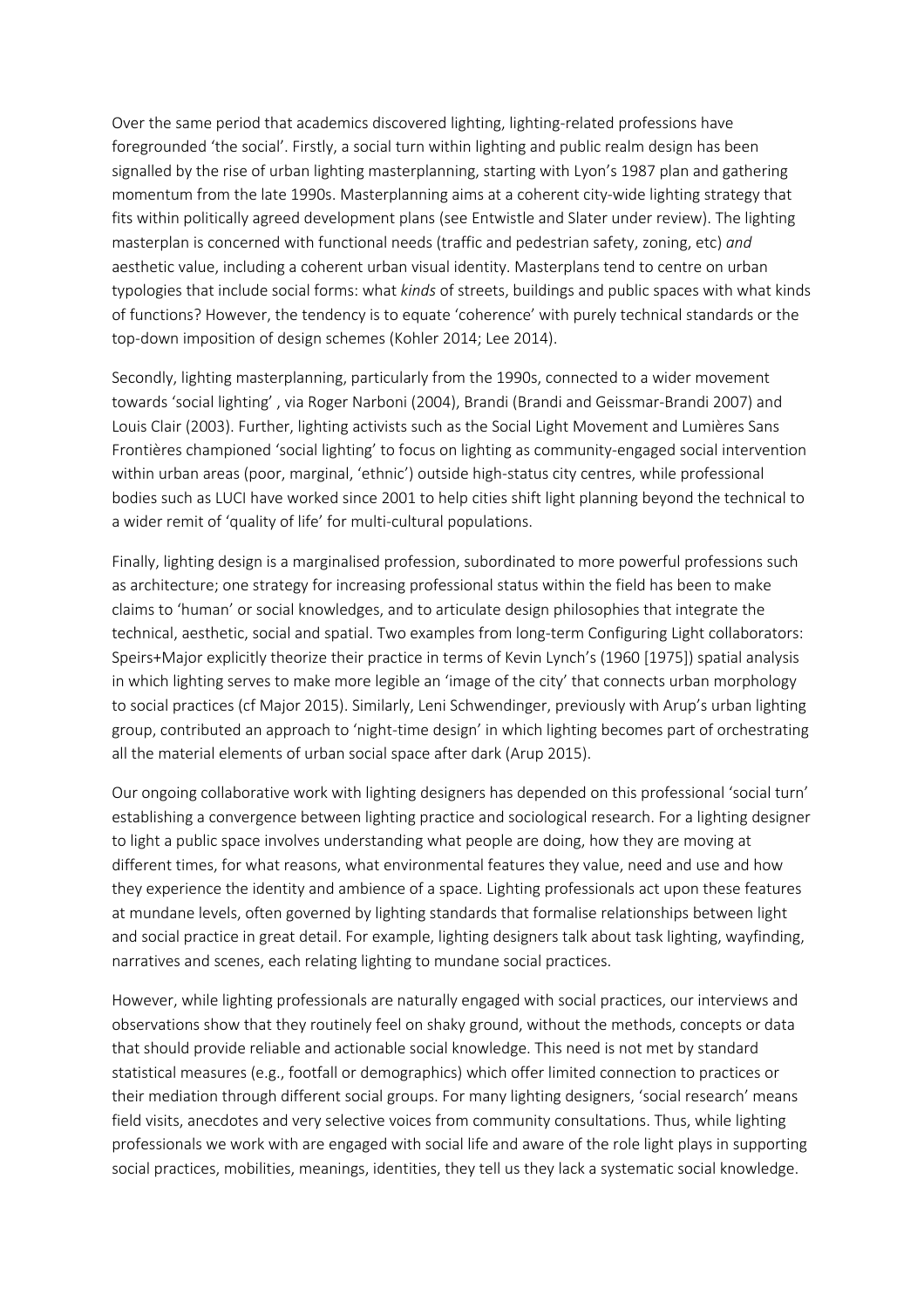Our collaborations with lighting professionals have connected with their need for 'social rationales' for design decisions: we are invited to supply and represent 'the social' by providing social research methods to go alongside the aesthetic, technical, political, financial and other knowledges they employ (Slater, Bordonaro and Entwistle 2018).

We can summarise this convergence between 'our' social and 'theirs' in two points that have formed the basis of our various collaborations: First, making space for 'the social' means engaging lighting as a material intervention into diverse spatial social practices within differentiated groups of people as they are collectively organised, focusing on social differences, rather than disaggregated 'individuals' or aggregated 'communities'. Second, studying 'the social' in lighting means deploying a range of (often bespoke) research methods that rigorously map this complex socio-technical world and open it to challenge and creative response. What should emerge is an understanding of social space that not only acknowledges but in various senses activates the diverse people and practices that make up the life of a street, park, or housing estate one is trying to light. Most significant in our own collaborations has been the use of sociological concepts and methods to engage with the embodied presence of actual stakeholders rather than with the virtual or projected people that emerge from formal consultations, statistics or – as often as not – the unchallenged anecdotal impressions of designers and planners. The fluid complexity of 'the social' as derived from social sciences above all stands for its potential to open up design processes to challenge through empirical engagements with realities that it may not even have been aware of.

### THE PROFESSIONAL 'SOCIAL' AS MEDIATION

Our collaborations evidence how our own social science version of 'the social' resonates with needs of professional practice. However, we need to qualify this neat picture. We have generally worked with leading edge design practices whose status is bound up with engaging the social character of lighting; public realm lighting itself – a vividly social intervention as compared to lighting hotels or restaurants – involves high status but low profit commissions not all design practices can afford. Lighting design is more often what we will describe as 'sociologically impoverished', routinely applying technical standards, or – occasionally – providing socially arbitrary aesthetic embellishment. Moreover, while we might claim a natural affinity between our 'social' and that of lighting designers a panoply of other actors (councils, planners, developers, consultants, marketing departments, engineers, manufacturers, technical standards, LED technologies, control systems) are also involved in producing, mediating and enforcing constructions of 'the social' to which lighting is to be connected. These diverse 'socials' can be in considerable tension with our sense of 'the social'. Three competing 'socials' are particularly worth noting here. All three have been identified through our research experiences, trade publications and professional relationships accumulated across the diverse research involvements indicated under 'Methodological background', above. We have also suggested some significant examples.

First, 'the social' is sometimes reduced to *social problems*: while sociology and most other social disciplines regard all social settings as 'social', for institutional collaborators only problematic or marginal spaces count as 'social'. By the same token, light is sometimes seen as a social matter only when it aligns with headline issues and matters of 'social concern': e.g., crime, light pollution, sustainability, health impacts. Similarly, 'the social' is frequently reserved for types of places, residential as opposed to commercial zones, or seen as a 'cultural' matter only when light shines on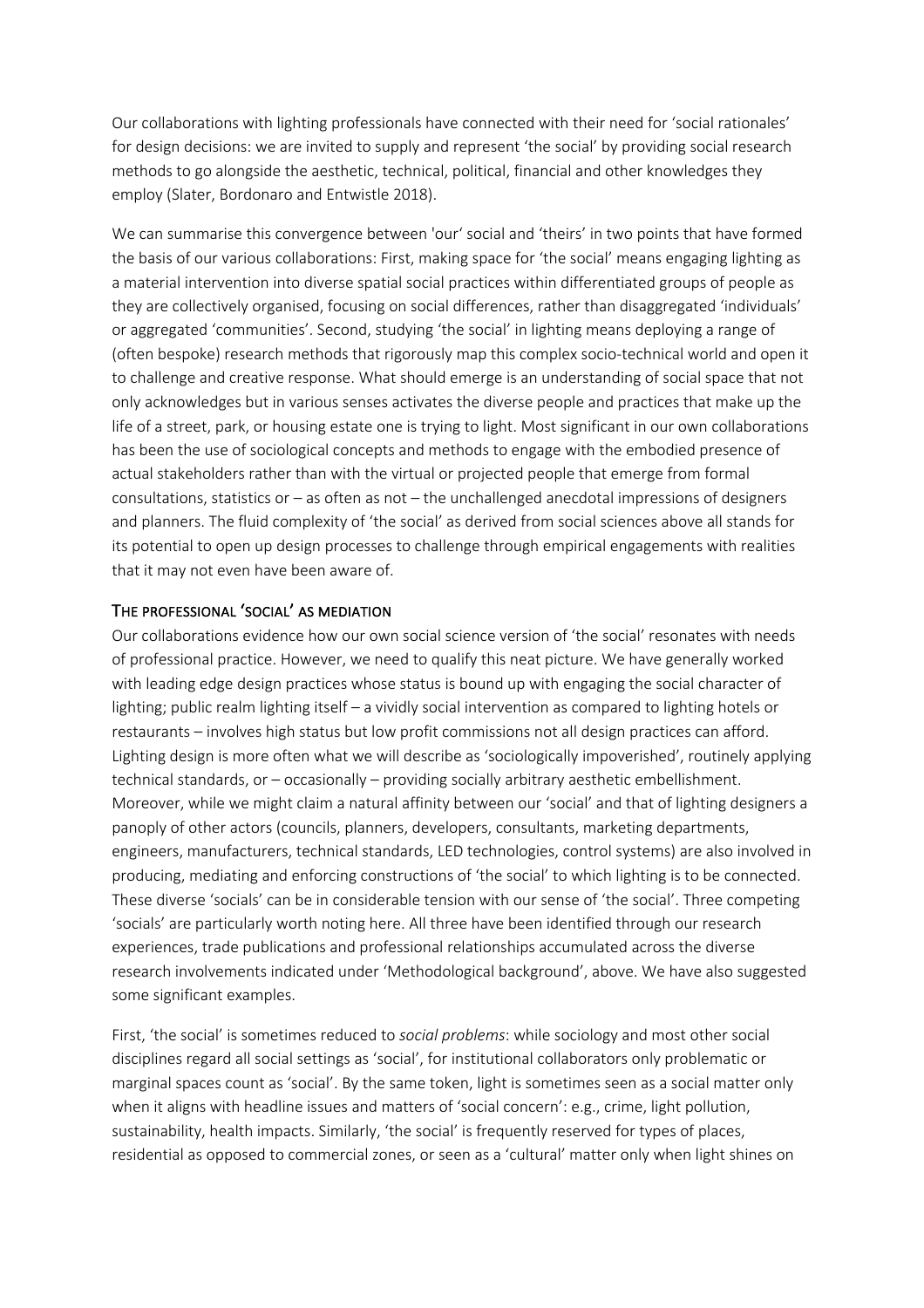iconic, branded or heritage sites. Making space for 'the social' has often meant generalising 'the social' to all spaces.

Second, 'human-centred' design has become an important rallying point (and marketing strategy) for academics, designers, manufacturers and municipalities: lighting should be focused on 'the human', defined both as universal ('people') and as opposed to objects (particularly cars). This frames lighting within psychology or biology, and assumes collectivities (people, humans, 'the community'), both occluding the idea of 'the social' as a complexity of associations that differentiates what light shines on and that mediates the impact of lighting on bodies or minds.

Third, 'the social' is often operationalised by deploying devices through which 'it' can automatically represent itself, such as public consultations, participatory design, social media and 'big data'. 'Smart' lighting, for example, promises to automate the production of 'the social' by translating population movements into real-time data flows. Whatever these devices produce is 'the social' to which the lighting professional is accountable.

From the standpoint of our engagement with professional lighting, as mapped out above, these understandings reduce or impoverish 'the social'. In the following section, we explore this reduction empirically through two case studies.

### 3. THE TECHNICAL AND THE AESTHETIC: THE PROFESSION OF LIGHTING CITIES

In this section we present two case studies of professional urban lighting in order to explore the space that is made for 'the social'; and to explain why – as academic social researchers – we felt that space to be impoverished. Both cases hinge on what we take to be a fundamental distinction between technical and aesthetic framings of light, an institutionalized dichotomy that works to limit the space of 'the social'. The distinction itself therefore needs some explanation in advance of the empirical examples. On the one hand, lighting is frequently framed as a technical practice, a bundle of measurable properties deployed to secure specific social functions such as task lighting or safety. On the other hand, lighting can be framed as aesthetic practice, the production of visual spectacle (such as now-ubiquitous lighting festivals) or of specific spaces coded as aesthetic – beautiful, photogenic and atmospheric - such as 'heritage' districts and high-value commercial centres.

This distinction was part of the formation of urban lighting as it emerged in early modern Europe. Initially, lighting served as the functional delivery of public order and pedestrian safety from crime and vehicular risk by private lighting firms and municipal regulation (Schivelbusch 1995 [1983]). Prior to municipal street lighting, cities after sundown were deemed dangerous, with order to be maintained by curfew (Beaumont 2015). From the introduction of rudimentary public lighting in the 1680s in Europe (following the requirement for private houses to light lanterns at night), lighting was tied to cost efficient provision up to standards deemed technically to discharge public obligations to secure public order.

At the same time, the newly lit city was also an aesthetic production, a transformation of urban night into dramatic spectacle. The modern city as a luminous experience is central to a wider modernism in which lighting, municipal and commercial, constitutes the spectacle of modernity itself (McQuire 2005; Isenstadt, Dietrich Neumann and Petty 2015). This aestheticization includes spectacular events that used advanced lighting to perform celebrations of modern industrial energy, such as world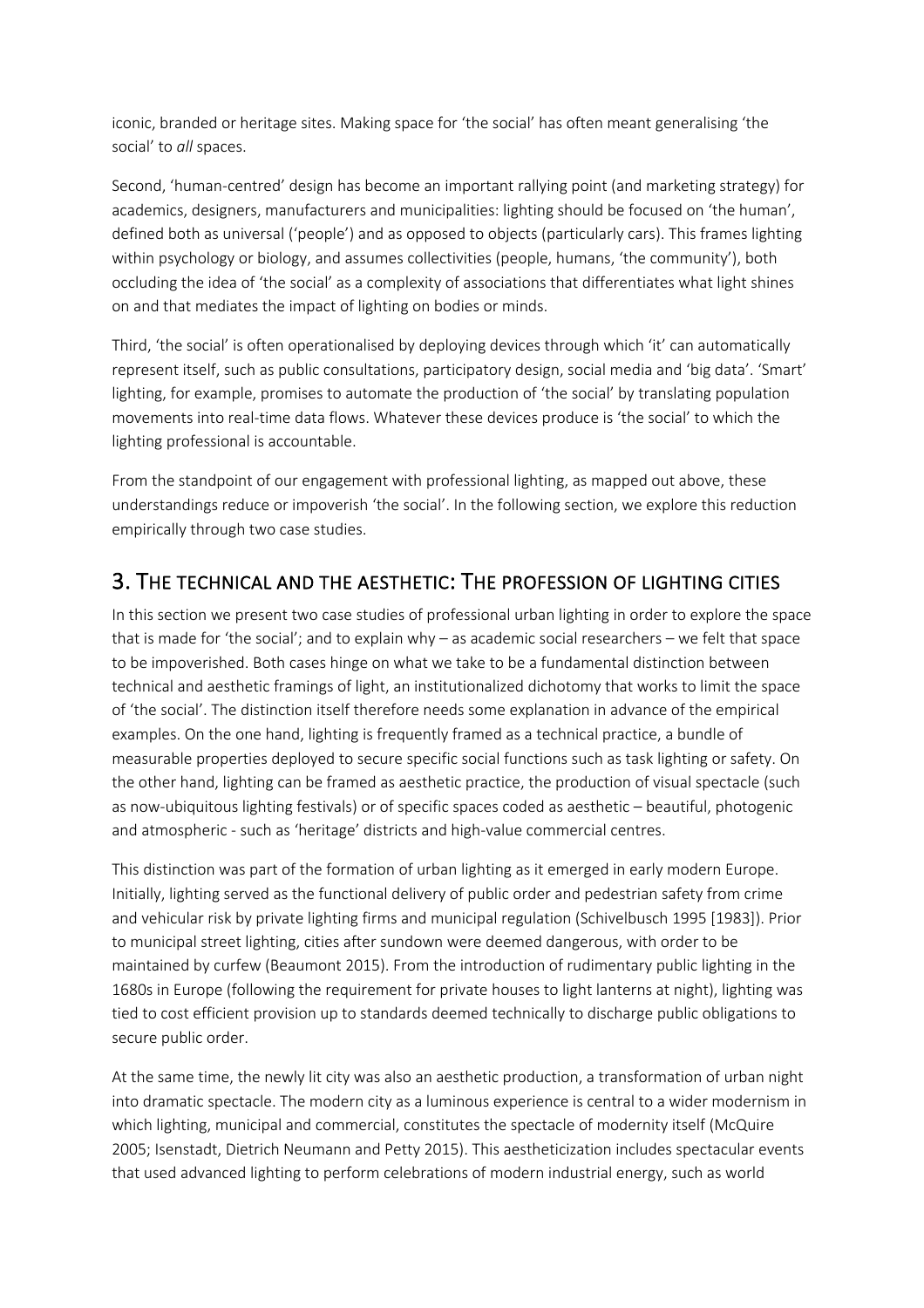expositions, as well as the visual by-products of that modernity – advertising, streetlights, brilliant skylines. Beaumont (2015) traces this back to the eighteenth century: even the weak lamps of the link boy enlightened the urban night to produce a new urban drama: 'nightlife'.

Urban lighting therefore splits between functional responsibilities discharged by cities and production of spectacle by aestheticizing agents. Petty (2007, 2016) shows that this distinction was central in the professionalisation of lighting design in the US from the 1900s: a central issue was whether professional bodies should organize as 'illuminating engineers' or 'lighting designers'. This distinction is often institutionalised in municipal arrangements: for example, in Brisbane, Australia, street lighting comes under Queensland's state responsibility for transport safety, while there is a separate city-level programme for 'creative' and event lighting. In the Derby case, below, the lighting strategy produced by urban designers was undermined by another department mounting event lighting that they were never told about.

### TWO CASE STUDIES

Our two case studies involved making space for 'the social' within this pervasive distinction by collaboration between social research and urban design professionals. We worked both as academic ethnographers and as contracted researchers. In Whitecross, a Peabody housing estate in inner London, we were invited by the Peabody 'Improve' team to expand an earlier 'social research in design' workshop we carried out there in October 2014. This workshop – in which 25 designers developed lighting strategies based on conducting their own social research – significantly challenged Peabody's view of lighting as a matter of maintenance and safety. During the five-day workshop, designers encountered users' understandings of their social spaces, challenging their own spatial understandings: e.g., one design team discovered through interviews that the side of a housing block that they identified as the front entrance – from estate plans – was regarded by most residents as the back of the building. Following the workshop's success, Peabody invited us to do further social research, develop a public realm lighting scheme and produce guidelines for integrating social research into estate design. This research comprised interviews with Whitecross residents and Peabody staff, and participation in design meetings.

In Derby in 2014, we were given access to the lighting masterplanning process under the Council's Regeneration team, working with the lighting design practice, Speirs+Major. We conducted research integrated into the design process (studying users and stakeholders of the nocturnal city centre and mapping their pathways); at the same time, we interviewed and observed Derby council and S+M staff, thus allowing us to study the masterplanning process itself.

### **WHITECROSS**

Whitecross is a social housing estate in central London run by Peabody Trust, a socially-oriented organization, well-connected to residents. However, before our intervention, light was regarded as a technical matter deployed solely for safety and security at minimum cost. Not unusually, 'safety' and 'security' were trump cards played by both Peabody and vocal residents to veto design decisions intended to further other social values such as conviviality, interconnection or atmosphere. For example, invoking 'safety' meant light should be bright to prevent falls or accidents, while quality light with good colour rendering was deemed inappropriate because it might enable junkies to locate their veins. Similarly, lighting a green space or providing benches might attract undesirables.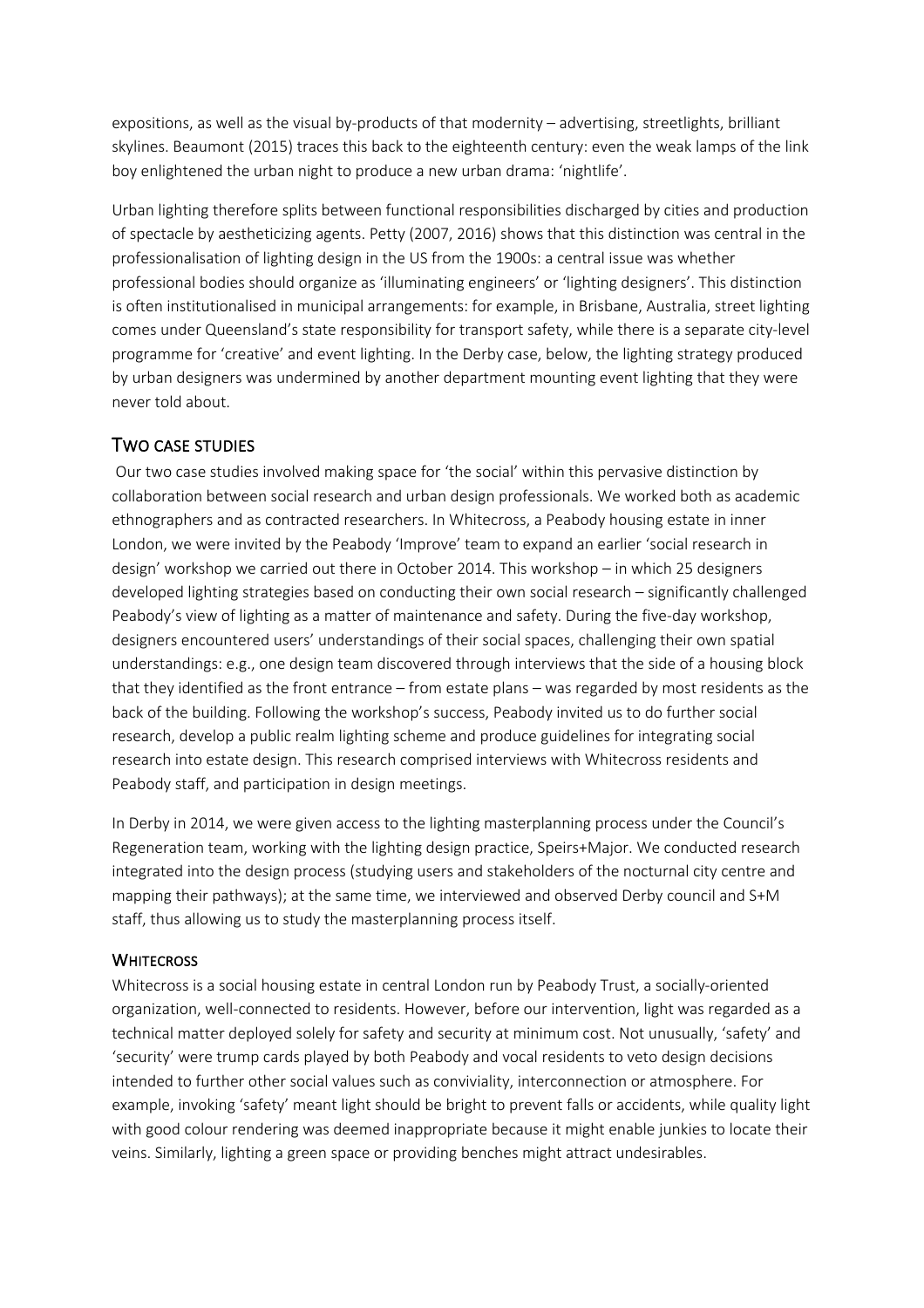This reduction of lit social scenes to safety and security fits with wider technical/aesthetic divisions played out at a city scale and which supports a politics of design inequality: social housing estates are framed as inherently problematic spaces of potential public disorder, crime and danger and therefore lit largely within regulatory and disciplinary logics. Foucauldian 'panopticism' is certainly an apt reference: the standard result is 'prison-yard lighting' – over-bright, uniform lighting from high masts to achieve maximum visibility and surveillance – that links technical lighting with crime reduction and increased perception of safety (on little consistent evidence). Such lighting codes these estates in terms of social inequalities that it spectacularly reproduces: contrast this functional coding of social housing with upmarket neighbourhoods and city centres lit for atmospheric quality, heritage or entertainment. The latter are accorded a *right* to be aesthetic, denied to estates, and indeed an aesthetic *role* in urban development plans. This technical/aesthetic split is therefore instrumental in differentially valuing social spaces and reproducing urban spatial inequalities (Sloane, Slater and Entwistle 2016); social inequality is reproduced through an impoverishment of 'the social' as professionally performed through the technical/aesthetic division.

Once identified with public order functions, a technical logic dominates all aspects of lighting social housing. Within estate management, spaces were administratively differentiated according to functional rather than social logics. For example, internal and external lighting – tied to different technical issues and standards – were located in separate departments and budgets, preventing integrated estate lighting despite the fact that light continuously spilled across spaces that were socially connected. Specifically, some housing blocks had external walkways leading from stair wells across front doors, making them simultaneously external access routes and private spaces. These walkways were lit by 'bulkhead' lights, producing extremely bright, poor quality light, instantly recognisable as 'council house' lighting, and justified in terms of safety and security. Some tenants taped black bin liners over their windows so they could sleep (perversely losing essential sunlight during the daytime). Yet both Peabody and resident groups assumed that lower light levels would be unacceptable to tenants as unsafe.

Standardized brightness levels depended on social classification of the balconies. Peabody had chosen to define them as internal corridors, requiring lighting to 100-150 lux. They could equally have been defined as exterior passageways (5-30 lux) or even external pedestrian spaces (2 lux). Given that 1 lux is the light cast by a full moon on a cloudless night, and 200 lux is the lighting standard set for internal public gathering spaces, there is a huge potential technical variation based on unexamined, undiscussed social categorizations. In fact, tenants' classifications were also ambiguous: in doorstep conversations, these spaces were regarded as private entrances, and complained about the brightness; in public consultations, however, vocal residents defined these spaces exclusively as public safety matters. Peabody understandably resolved this ambiguity in favour of technical safety standards rather than opening up for discussion these more complex social understandings of specific spaces which would also destabilise practical assumptions (widely shared by institutions like the police) that brightness secures safety. Moreover, this technical response allowed Peabody's duty of care to be discharged by ensuring 'acceptable standards' were observed.

This problem of overly bright balconies was not due to Peabody's lack of social concern but the reduction of 'the social' to technical standards, which we take to be an important case of sociological impoverishment. Standards (Bowker and Leigh Star 2000) connect light and social worlds through typifications of social settings and social actors, such that normative levels and qualities of light can be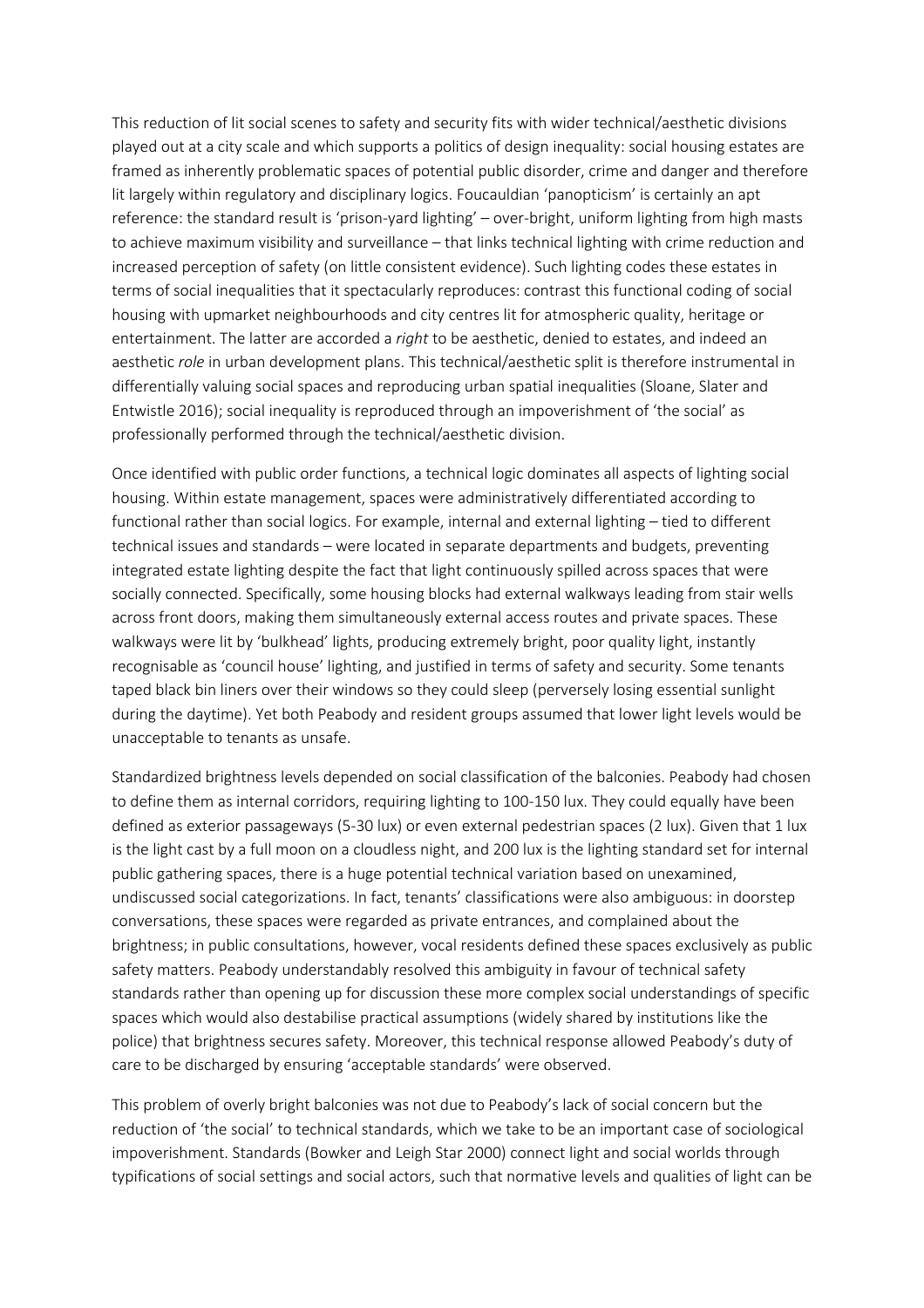applied, and designers and their clients can be seen to discharge their duty of care. Lighting designers themselves are generally ambivalent about standards. On the one hand, typification of the social to identify technical 'best practice' both articulates duty of care, and also rationalises work processes by reducing ambiguity. On the other hand, however, designers are routinely aware that they are always designing for particular people and practices and can rarely just apply the 'right' number; knowing *which* number to apply is a matter of social interpretation, instinct, experience, knowledge. As Kevin Lynch (1984: 152) put it: 'Much of the bread and butter of city design and management deals with fit [between 'place and action']…' , with 'fit' reduced to a standardized 'quantitative adequacy', that ignores 'the qualitative basis of these numbers'. This 'fit' by-passes social understandings of whether there is an 'adequate' fit for different actors: '[S]tandards are developed for these typical settings and the analysis of fit becomes a matching against standards.' (158)

What did 'making space for the social' mean in this story? It meant moving from ways of thinking about lighting that standardized 'the social', preventing public interpretation of social spaces. This meant challenging the coding of Whitecross exclusively as a safety concern to be dealt with technocratically: for example, at one point Whitecross was proclaimed the first social housing estate to get *designed* lighting. The workshops acted to introduce alternative social values beyond safety and security, while a 'Guerrilla' lighting event held on the estate helped to introduce 'aesthetic' values as an experience of social transformation rather than embellishment or place marketing. Our collaboration involved moving debate within Peabody/Whitecross from the application of standards to a public discussion of social practices, meanings and values.

### **DERBY**

In 2013 Derby city council's regeneration team commissioned a lighting masterplan as part of their development framework (Entwistle, Slater and Sloane 2015). Configuring Light obtained access to this process through the lighting designers tasked with the masterplan, Speirs+Major (S+M), and, with the support of Derby Council's 'regen(eration) team', we were invited to contribute social research to the masterplanning process.

The masterplanning commission was itself part of the regen team's wider struggle to open up a political space between technical and aesthetic discourses within city planning (Entwistle and Slater under review). Derby had recently been locked into a 25-year private finance initiative (PFI) with engineering firm Balfour Beatty (BB), within a context of swingeing budget cuts. The PFI relied on a purely functional specification of lighting that mirrored the Whitecross situation: the contractual concern was to meet duty of care obligations for safe streets by meeting lighting standards for parameters such as brightness, colour rendering index, mounting height and uniformity. Concerns of heritage, atmosphere, event lighting, environmental issues and innovation were additional or residual. BB could rapidly install a standardized, large scale system in the first two years and collect on this investment from the council for the next 23 years.

This neo-liberal arrangement was enabled by an impoverished version of 'the social': by reducing lighting to technical standards, functions and cost it could be contracted out to an engineering firm with no design involvement. The Derby regeneration team, by contrast, was led by urban planners who shared a commitment to 'design' as a holistic approach that could treat public space as lived social space. To the regen team, the BB PFI symbolized all that was wrong in urban planning, not just lighting: it meant the privatization of lit urban space and, as the lead lighting designer put it, produced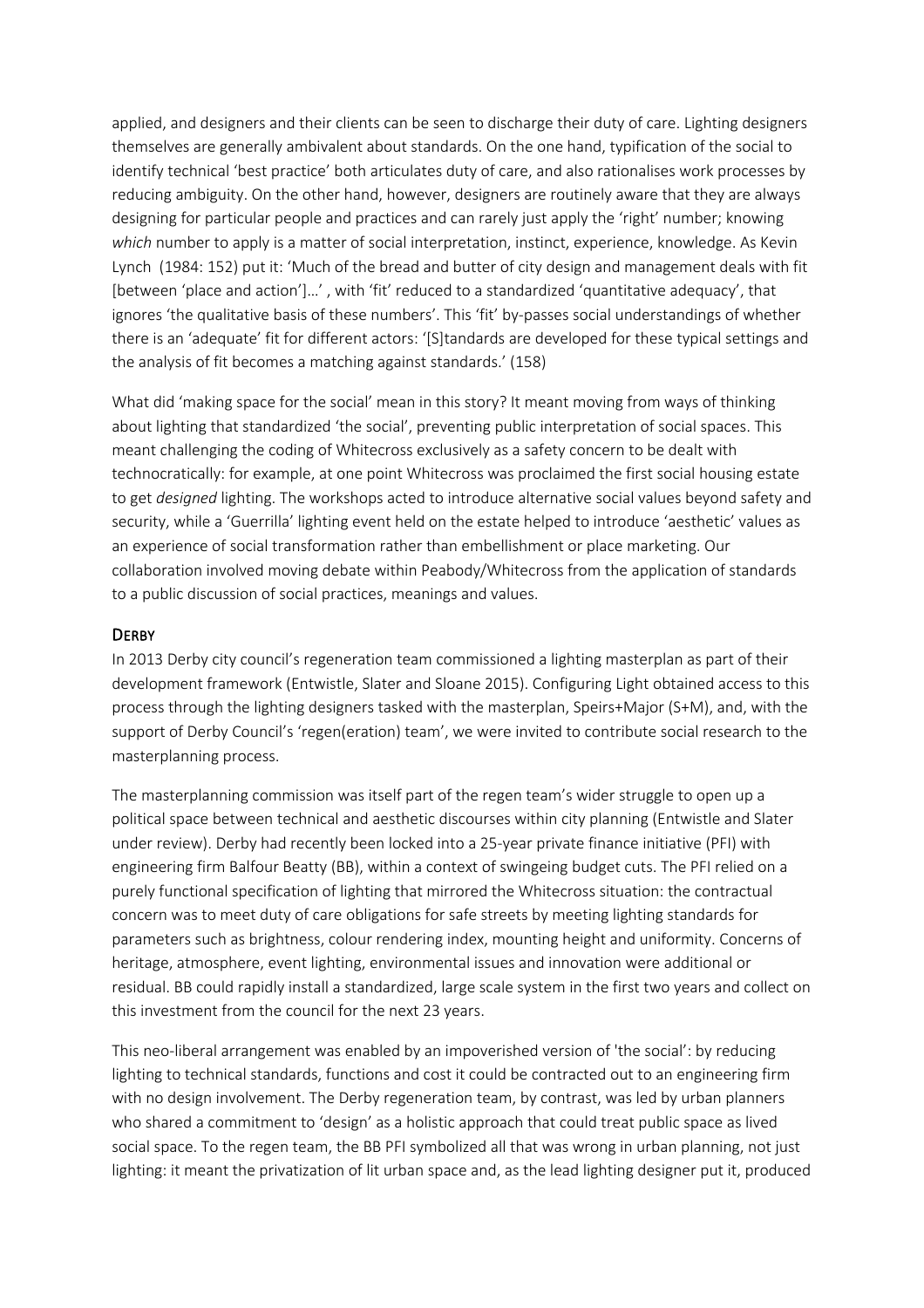lighting that 'was just fucking horrific… [BB engineers] just sent lighting calculations and they're lighting everything to major highway intersections or junction light standards.' (interview) 'Prison yard lighting', justified by safety standards, produced profoundly uncomfortable spaces because the over-lighting obliterated social meaning and, by contrast, created dark, threatening adjacent streets. This was most evident in the low-value commercial area in Derby city centre, St Peter's, dominated by pound shops and betting shops. As with Whitecross, functional lighting defined social spaces solely as incipient problem spaces, coded for inequality: at the other end of the city centre was the heritage 'Cathedral Quarter' which retained picturesque buildings, independent shops, cafes and bars and which was lit with faux heritage lights, mounted at human scale, with warm tones, all designed to establish *atmosphere.* 

The technical logic of the PFI left the regen team little room to treat lighting as social fabric; their only room for manoeuvre was mapped out by the aesthetic: Firstly, the PFI contract contained clauses that required BB to meet city demands for 'creative' and 'innovative' lighting – lighting related to events, atmosphere and entertainment - plus provision in the event of technical changes (this agreement was implemented, irrevocably, just a couple of years before the LED revolution overtook cities globally). Although aesthetics was contractually restricted to spectacular and event lighting (festivals, light shows, entertainment venues) and not extendable to mundane street lighting, the regeneration team could leverage these clauses in their initial attempts to redesign the city. The resulting 'social' however was a tourist-driven entertainment city, rather than a diversified landscape of mundane practices. In this context, the hiring of Speirs+Major to do a masterplan was a strategic move from both functional lighting and (aesthetic) event lighting to a full implementation of urban design.

There was, however, a second aesthetically defined counterpoint to the technicality of the PFI: placemarketing to attract inward investment and tourism, as championed by Marketing Derby. As in Julier's (2005) discussion of cultural regeneration in Hull, Derby council aimed to mobilise a new vision of the city. Like Hull, Derby suffered from 'lack of aspiration and confidence' (Julier 2005: 883) that was widely discussed by stakeholders. Marketing Derby addressed this by promoting iconicity and semiotic (re)coding of the city through lighting. This use of light fit within the regen team's strategy but was also at odds with it: it focused primarily on consumable aesthetic images of the city, not uses and practices within its everyday life. It can be expressed in terms of the difference between *placemarketing* aimed at generating investment in the city from 'outsiders' and *place-making* aimed at city spaces that work for everyday users (Chang and Huang 2008). The regen team's masterplan commission – and their enrolment of us as sociologists – was step towards the latter.

Marketing Derby's interest in lighting, by contrast, was semiotic: to create aesthetic images that coded the city as desirable to investors. Significantly, at the time of our fieldwork almost all images in 'Marketing Derby' publicity material were romantically lit night photographs and films for 'invest in Derby' (http://www.marketingderby.co.uk/invest-in-derby/) As the marketing director straightforwardly put it, 'we will use light to try to make the city more attractive…to sell the city to visitors'.

Place-marketing approaches share with technical lighting discourses a disconnection from 'the social' as practices lived and experienced by determinate actors. One particularly striking image in the Marketing Derby brochure showed a lit bridge traversed by a lone woman with the Derby skyline and cathedral in the distance. She is a semiotic invention, not least because residents know (and our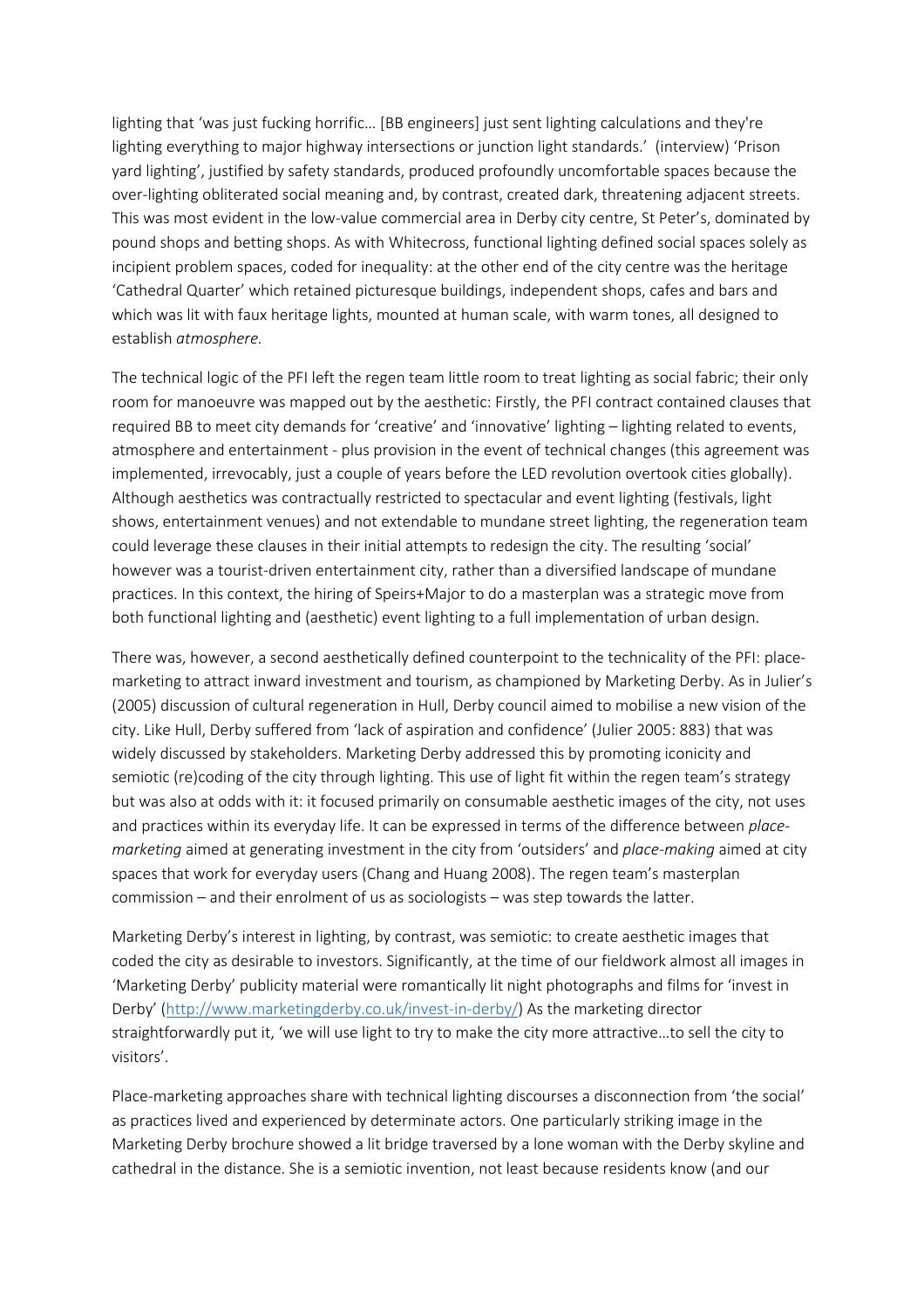research showed) there is little reason, particularly for women, to go to the river at night, a lonely place with negligible footfall. It was not a recognised pathway into or out of the city centre, except for a few (mostly male) residents on their way to a real ale scene across the river. Here lighting matters only in producing a city-to-be-photographed, presented in representation to potential investors. Such aesthetic lighting, like technical standards, comprises generic social codifications. The river image is a cliché of city branding. As Lee (2014) argues, the emergence of the skyline as a favoured perspective in nineteenth-century New York has to do with how people began to approach the city by rail and road. This imagery views the city from a distance, a memorably photogenic perspective. Pretty images of night-time Derby, seen from a distance, present an alternative image to the unattractive functional lights inflicted on actual streets, but have nothing to do with the way people experience the city at street level, with its social rhythms and flows. One Marketing Derby person's comments exemplified this socially unanchored semiotics:

I imagine that if you were to take the development map out, there are things that are lit up that are beautiful, and there's things that could be lit up that are ugly, where the lighting can beautify that bridge for example. … I've seen it in France where lighting can make something quite ugly look quite presentable. You've got massive opportunities in the city… it's a blank canvas why doesn't somebody please do something with it? (interview transcript)

The regen team, fighting for a socially informed urban design, were very clear about the problem with this aesthetic approach and the assumption that Derby was a 'blank canvas' rather than a social world: 'aesthetics' can appear "empty"; aesthetics is important, but we often try and steer people away from it' (interview with urban designer). She explicitly distinguished 'aesthetics' from 'atmosphere' which she understood to reference the ways in which embodied people experience and use a space.

Despite this semiotic emptiness, Marketing Derby actually made a good case for a version of 'the social' not too far away from the regen team's: Derby's city centre was largely deserted by night, mainly because residents live in outlying areas and increasingly seek their night-time entertainments in neighbouring cities:

so, our strategy is very simply [to] get the middle classes to … come here. And the only reason they will come here is A if there is something for them to do, …, and B if they come into town it's actually quite pleasant and it feels nice, it feels like the sort of place you want to be… So that's where it [lighting] fits in the regeneration strategy for me, I think it can add value to this turn around. (interview)

Whereas the PFI aimed to secure minimum technical standards cheaply, and Marketing Derby to sell the city centre through beautification, the regen team championed urban design as a commitment to building *social* space, championing urban design as a holistic approach to urban social activation. The enrolment of both S+M (famous for combining social and spatial analysis) and Configuring Light (as LSE sociologists) was part of a wider strategy of network-building by the regen team: the team leader brought in figures as diverse as police, digital enterprise experts, entertainment and festival organizers and housing developers. Lighting served as a focus, important in its own right but also offering symbolic and public demonstration of potential transformations of everyday urban life. Our role as sociologists in this process was to represent or speak for 'the social' by producing knowledge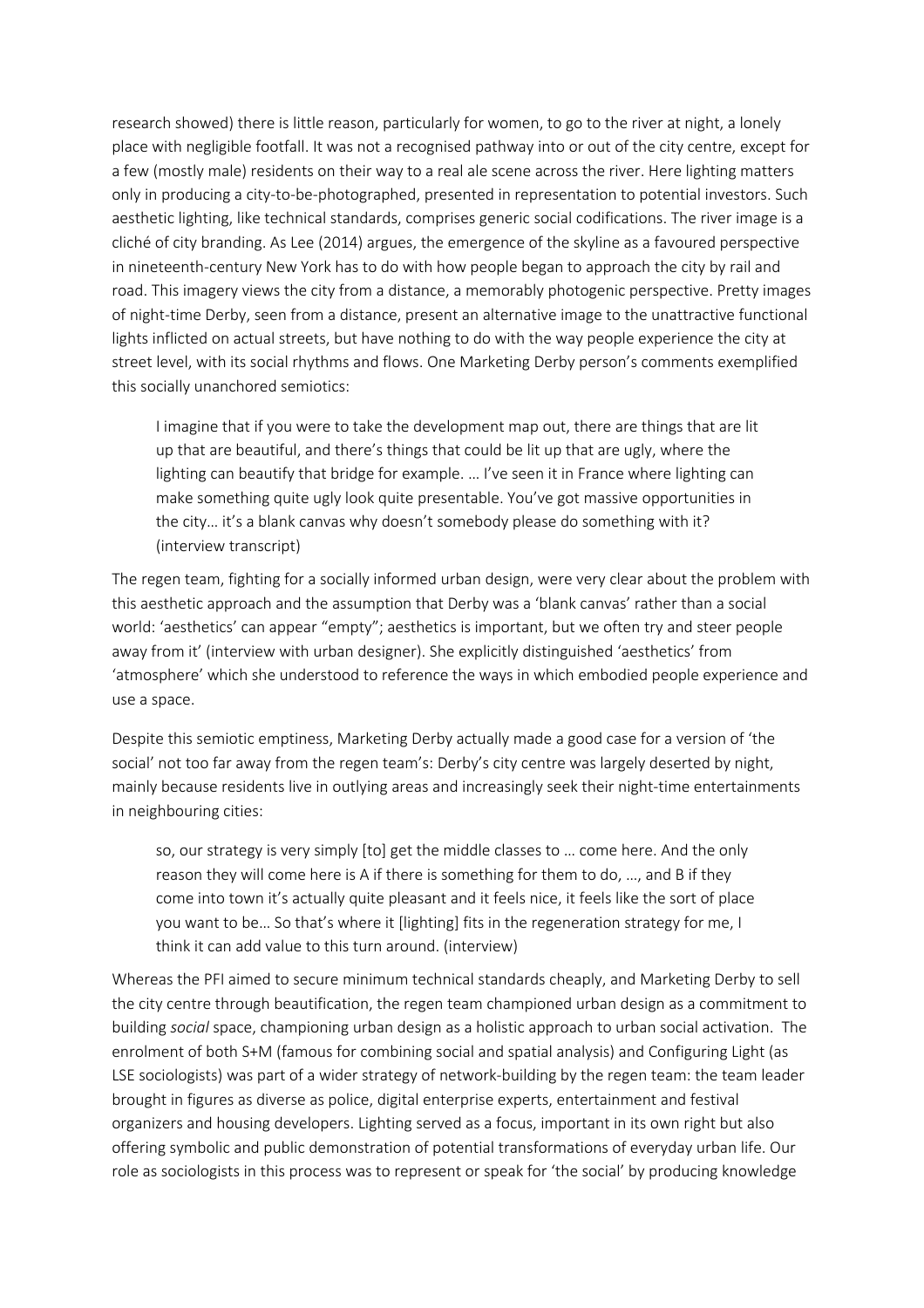of 'it' (identifying stakeholders, nocturnal pathways, moving the agenda beyond safety, and literally speaking up for 'the social' in meetings, documents, informal conversations and work processes) for the regen team to leverage political, financial and material space for a more vital, attractive 'social' in Derby. (Entwistle and Slater under review)

# 4. CONCLUDING DISCUSSION

We have traced diverse openings for 'the social' in both academic and professional discourses on lighting and explored some difficulties involved in making a space for 'the social'. We began by arguing that it is crucial to look into the institutional histories and processes that situate 'the social' in professional practices, however defined. Lighting served as a strategic example of how different social-shaped spaces are made, and how institutionalised distinctions – between the technical and aesthetic in our case – can produce a sociologically impoverished space for 'the social'. The technical modality reduces 'the social' to generic situations and actors to whom standardised measures are applied; the aesthetic modality reduces 'the social' to representations – photographable events and place-branding iconicity. These modalities are politically significant: in Whitecross, this distinction enforced a politics of design inequality which split 'the social' between spaces lit for safety and spaces valued for their aesthetic qualities, while Derby was effectively divided in two: a functionally-defined infrastructure sold to private capital; and a place-marketing aesthetic image sold off to incoming investors.

Our collaborations with lighting professionals in both cases were partisan: we are trying to carve out space for what we recognise as our 'sociological social' (though it could equally be a geographical or anthropological one), one which seems to resonate with some basic parameters of lighting practice, and which (some) lighting professionals welcome in their design work but which they also mediate in ways that we as sociologists may find problematic. This returns us to the points made in the Introduction: our whole research programme has *aimed* to be performative and inventive (to have 'impact'). However, the claim to performativity – that social sciences play a strong role in constituting the phenomena that they then represent – is always an empirical claim: in any particular case, how far were they (we) actually able to be performative? And through what social mediations? Under what constraints and conditions? We have openly presented these issues from our own standpoint as professional sociologists: we advocate our own space for 'the social'. Making social life is 'performative, reflexive and material' (Marres, Guggenheim and Wilkie 2018: 19) but this does not mean that *social science* concepts are what other social actors perform, or that they automatically perform *our* sociological social.

Perhaps this involves a return to an earlier ANT of translations and enrolments: what gets to be a mediator, and what role does it play? This equally applies to sociology's field position: *which* sociologies (or other disciplines) are actually achieving performativity, or allowed to invent anything? In lighting, we are competing with, for example, statistical sociologies of footfall measurements, economic cost-benefit analysis and psychologies of perception and cognition. Perhaps 'the social' is best treated as one of those boundary objects passed between communities of practice that only just retain a stable identity, and only through constant negotiation or strategic ambiguity. (Star and Griesemar 1989)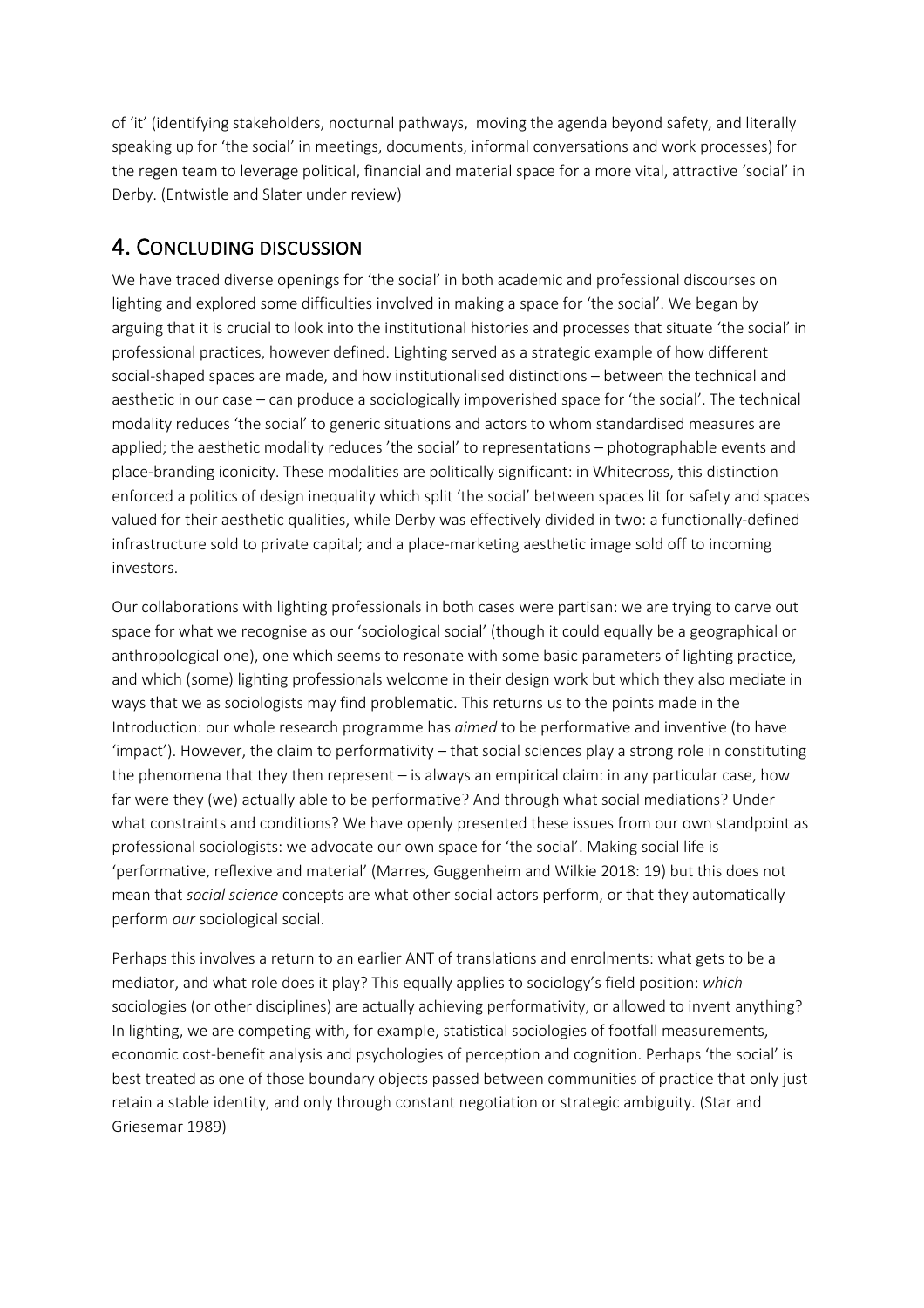We would therefore want to see our practice in relation to debates on 'inventive' methods. Our collaborations, often deploying conventional sociological methods, are engagements in which we work with practitioners in both inventing social spaces and inventing the space of 'the social' itself. Social science research, on this basis, *can* contribute concepts that enter into the world such that 'theories and methods are protocols for modes of questioning or interacting which also *produce*  realities' (Law & Urry 2004: 395). The move from performative to inventive sociology (Marres, Guggenheim and Wilkie 2018: 34) argues that it *must* and *should* do so: recognising performativity positively demands that we move on to invention, to finding new ways of doing sociology in which we treat intervention as a central sociological task, both politically and methodologically: quite simply, if 'the social' is a performative concept, then part of our job is to ask what kind of world we are trying to invent, and how. What we hope to have demonstrated through the case of lighting is the complexity of negotiations, institutional arrangements and conceptual mediations over the very space of 'the social' that we must enter into in order to be inventive.

### **REFERENCES**

- Akrich, M. 1992 'The de-scription of technical objects' in W.E. Bijker and J. Law (eds.) *Shaping technology/building society: Studies in Sociotechnical change*, Cambridge, MA: MIT Press.
- Anderson, B. 2009 'Affective atmospheres.' *Emotion, Space and Society* 2(2): 77–81.
- Arup. 2015 'Nighttime Design: Principles and methods.' available at
	- http://www.configuringlight.org/activity/lighting-research-in-cartagena/.
- Back, L. and Puwar, N. 2012 *Live methods*, Malden, MA: Wiley-Blackwell.
- Barry, A. and Born, G. 2014 *Interdisciplinarity: Reconfigurations of the social and natural sciences*, London: Routledge.
- Beaumont, M. 2015 *Nightwalking: A nocturnal history of London Chaucer to Dickens*, London: Verso.
- Bille, M. 2013 'Luminous atmospheres.' *Ambiances* on line http://ambiances.revues.org/376.
- Bille, M. 2015 'Lighting up cosy atmospheres in Denmark.' *Emotion, Space and Society* 15: 56–63.
- Bille, M., Bjerregaard, P. and Sørensen, T.F. 2015 'Staging atmospheres: Materiality, culture, and the texture of the in-between.' *Emotion, Space and Society* 15: 31–38.
- Bille, M. and Sorensen, T.F. 2007 'An Anthropology of Luminosity: The Agency of Light.' *Journal of Material Culture* 12(3): 263–284.
- Böhme, G. 2017 *Atmospheric Architectures: The aesthetics of felt spaces*, London: Bloomsbury Academic.
- Bowker, G.C. and Leigh Star, S. 2000 *Sorting Things Out: Classification and its Consequences*, Cambridge, MA: MIT Press.
- Brandi, U. and Geissmar-Brandi, C. 2007 *Light for Cities: Light Planning in the Urban Space. A Handbook*, Basel: Birkhäuser.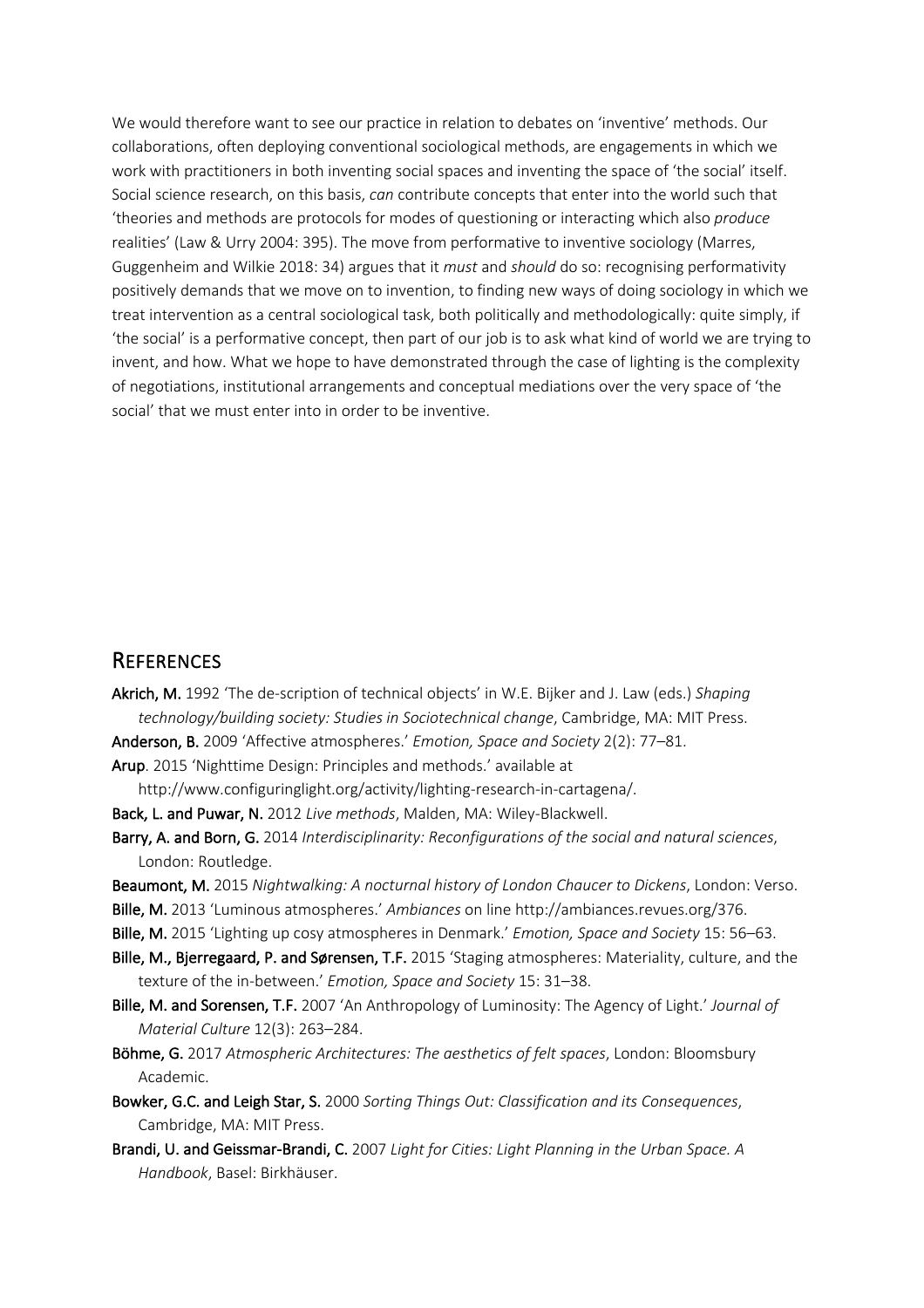Chang, T. and Huang, S. 2008 'Geographies of everywhere and nowhere: Place-(un)making in a world city.' *International Development Planning Review* 30(3): 227–247.

Clair, L. 2003 *Architectures de lumières*, Paris: Fragments.

- Clarke, A.J. 2013 '"Actions Speak Louder": Victor Papanek and the Legacy of Design Activism.' *Design and Culture* 5(2): 151–168.
- Cuff, D. 1992, c1991 *Architecture: The story of practice*, Cambridge, Mass: MIT Press.
- Dunne, A. and Raby, F. 2013 *Speculative everything: Design, fiction, and social dreaming*, Cambridge (Mass.): MIT Press.
- Ebbensgaard, C.L. 2016 *Rethinking urban lighting: geographies of artificial lighting in everyday life*. PhD, London, Roskilde:
- Edensor, T. 2017 *From light to dark: Daylight, illumination, and gloom*, Minneapolis: University of Minnesota Press.
- Edensor, T. and Millington, S. 2009 'Illuminations, Class Identities and the Contested Landscapes of Christmas.' *Sociology* 43(1): 103–121.
- Entwistle, J. and Slater, D.R. under review 'The material politics of light: urban lighting and masterplanning in a municipal regeneration process.'.
- Entwistle, J., Slater, D.R. and Sloane, M. 2015 'Derby' in S. Isenstadt, Dietrich Neumann and M.M. Petty (eds.) *Cities of Light: Two Centuries of Urban Illumination*, New York: Routledge: 159–164.
- Farias, I. and Wilkie, A. (eds.). 2015 *Studio Studies: Operations, Topologies & Displacements*, London: Routledge.
- Gehl, J. 2011 [1980] *Life between buildings: Using public space*, Washington DC: Island Press.
- Genus, A. and Jensen, C. 2017 'Beyond 'behaviour': The institutionalisation of practice and the case of energy-efficient lighting in Denmark.' *Journal of Consumer Culture*: 146954051771778.
- Green, M. 2000 'Participatory Development and the Appropriation of Agency in Southern Tanzania.' *Critique of Anthropology* 20(1): 67–89.
- Ingold, T. 2016 'Lighting up the atmosphere' in M. Bille and T.F. Sørensen (eds.) *Elements of architecture: Assembling archaeology, atmosphere and the performance of building spaces*, Abingdon: Rougledge: 163–176.
- Isenstadt, S., Dietrich Neumann and Petty, M.M. (eds.). 2015 *Cities of Light: Two Centuries of Urban Illumination*, New York: Routledge.
- Ivory, C. 2013 'The role of the imagined user in planning and design narratives.' *Planning Theory* 12(4): 425–441.
- Julier, G. 2005 'Urban designscapes and the production of aesthetic consent.' *Urban Studies* 42(5): 869–887.
- Kimbell, L. 2011 'Rethinking Design Thinking: Part I.' *Design and Culture* 3(3): 285–306.
- Kohler, D. 2014 'The lighting master plan as an instrument for municipalities: A critical assessment of possibilities and limitations' in J. Meier, U. Hasenöhrl, K. Krause and M. Pottharst (eds.) *Urban Lighting, Light Pollution and Society*, New York: Routledge: 141–158.
- Latour, B. 1992 'Where are the missing masses?: The sociology of a few mundane artefacts' in W.E. Bijker and J. Law (eds.) *Shaping technology/building society: Studies in Sociotechnical change*, Cambridge, MA: MIT Press.
- Law, J. 2004 *After Method: Mess in Social Science Research*, Abingdon and New York: Routledge.
- Law, J. and Urry, J. 2004 'Enacting the social.' *Economy and Society* 33(3): 390–410.
- Lee, K.-W. 2014 'Feeling like a State: Design Guidelines and the Legibility of 'Urban Experience' in Singapore.' *International Journal of Urban and Regional Research* 38(1): 138–154.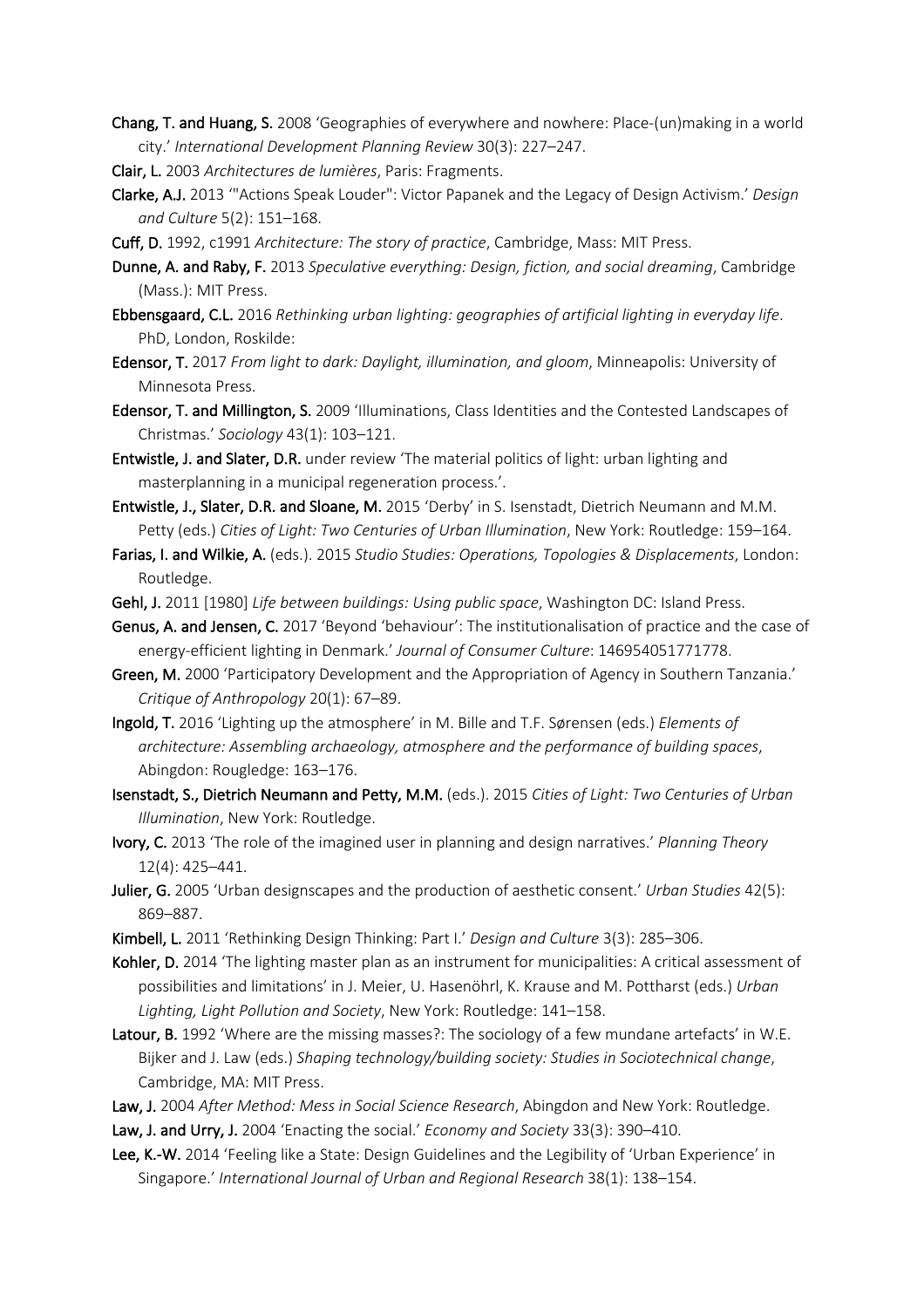Lury, C. and Wakeford, N. (eds.). 2014 *Inventive methods: The happening of the social*, London: Routledge.

Lynch, K. 1960 [1975] *The image of the city*, Cambridge Mass: MIT Press.

Lynch, K. 1984 *Good city form*, Cambridge Mass.: MIT Press.

Major, M. 2015 'London: Light+Dark=Legibility: An Approach to Urban Lighting' in S. Isenstadt, Dietrich Neumann and M.M. Petty (eds.) *Cities of Light: Two Centuries of Urban Illumination*, New York: Routledge: 152–158.

Marres, N., Guggenheim, M. and Wilkie, A. (eds.). 2018 *Inventing the Social*, London: Mattering Press.

- McQuire, S. 2005 'Immaterial Architectures: Urban Space and Electric Light.' *Space and Culture* 8(2): 126–140.
- Narboni, R. 2004 *Lighting the landscape: Art design technologies*, Basel, Switzerland: Birkäuser.
- Oudshoorn, N. and Pinch, T. 2003 *How users matter: The co-construction of users and technologies / edited by Nelly Oudshoorn and Trevor Pinch*, Cambridge, Mass., London: MIT.
- Papanek, V. 1985 [1971] *Design for the real world: Human ecology and social change*, London: Thames and Hudson.
- Petty, M.M. 2007 'Illuminating the Glass Box: Architectural lighting design and the performance of modern architecture in post-war America.' *Journal of the Society of Architectural Historians* 66(2): 194-21.
- Petty, M.M. 2016 *Cultures of Light: Electric light in the United States, 18902-1950s*. PhD, Wellington, New Zealand:
- Pink, S. and Leder Mackley, K. 2014 'Moving, Making and Atmosphere: Routines of Home as Sites for Mundane Improvisation.' *Mobilities*: 1–17.
- Riles, A. 2000 *The Network Inside Out*, Ann Arbor: University of Michigan Press.
- Rydin, Y. 2007 'Re-Examining the Role of Knowledge Within Planning Theory.' *Planning Theory* 6(1): 52–68.
- Schivelbusch, W. 1995 [1983] *Disenchanted night: The industrialization of light in the nineteenth century*, Berkeley: University of California Press.
- Shaw, R. 2014 'Street-Lighting in England and Wales: New Technologies and Uncertainty in the Assemblage of Street-Lighting Infrastructure.' *Environment and Planning A*.
- Shove, E. and Spurling, N. (eds.). 2014 *Sustainable practices: Social theory and climate change*, London: Routledge.
- Slater, D.R. 2013 *New Media, Development and Globalization: Making Connections in the Global South*, Cambridge: Polity Press.
- Slater, D.R., Bordonaro, E. and Entwistle, J. 2018 *Social Lightscapes Workshops: social research in design for lighting professionals*, Ancona, Italy: iGuzzini.

Sloane, M., Slater, D.R. and Entwistle, J. 2016 *Tackling Social Inequalities in Public Lighting*, London:

- Star, S.L. and Griesemar, J.R. 1989 'Institutional ecology, translations and boundary objects.' *Social Studies of Science* 19: 387–430.
- Wilkie, A. and Michael, M. 2009 'Expectation and Mobilisation: Enacting Future Users.' *Science, Technology & Human Values* 34(4): 502–522.
- Wilkie, A., Savransky, M. and Rosengarten, M. 2017 *Speculative research: The lure of possible futures*, London: Routledge.